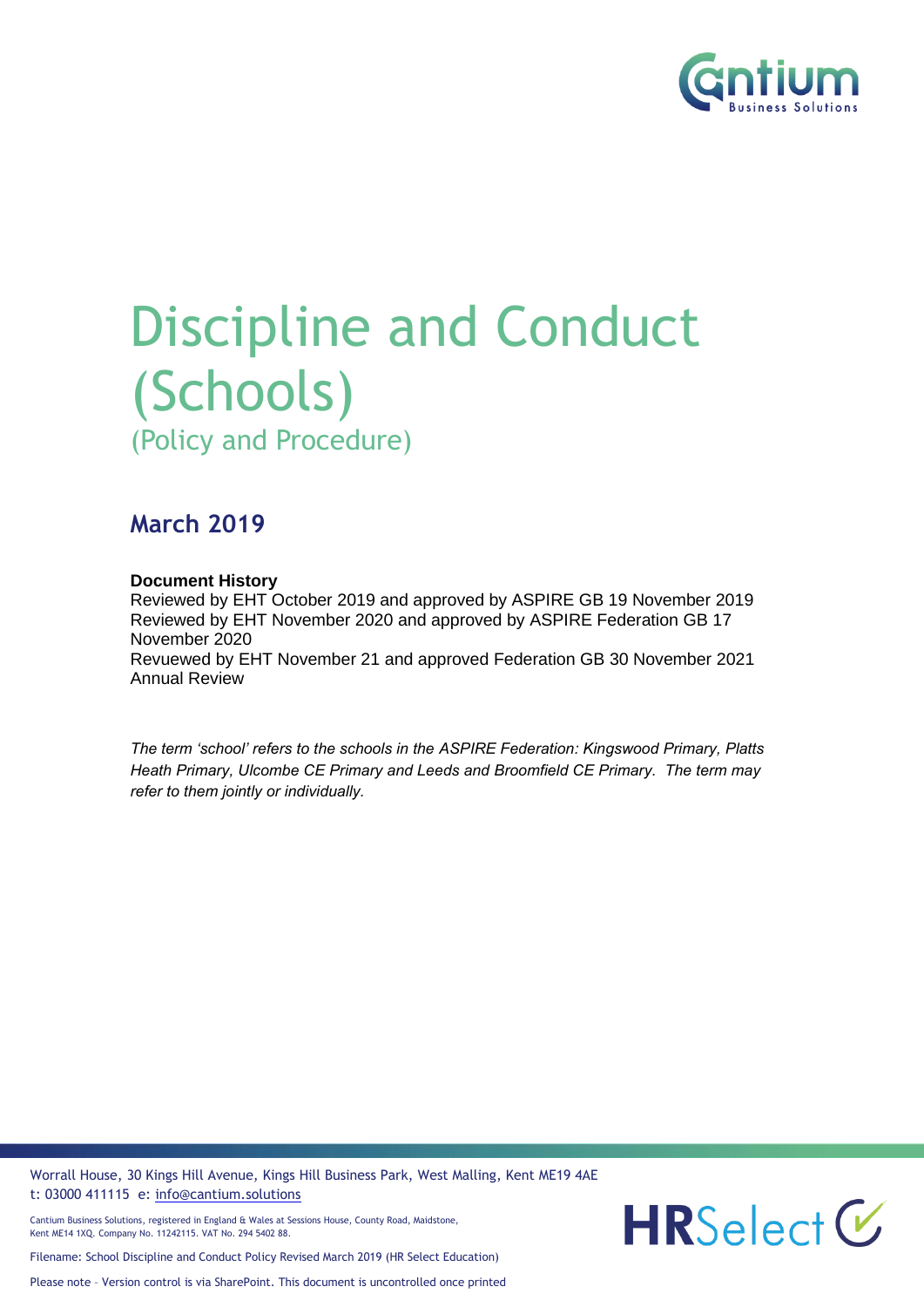

| <b>Contents</b> |
|-----------------|
|-----------------|

|                                                             | 4                                     |
|-------------------------------------------------------------|---------------------------------------|
| 1. Policy Statement                                         | 4                                     |
| 2. Scope                                                    | 5                                     |
| 3. Adoption Arrangements and Date                           |                                       |
| 4. Responsibilities of the School                           |                                       |
| 5. Responsibilities of the Employee                         | 5<br>5<br>5                           |
| 6. Delegated responsibility                                 | $\boldsymbol{6}$                      |
| 7. Timescales                                               |                                       |
| 8. Right to Representation                                  | $\begin{array}{c} 8 \\ 9 \end{array}$ |
|                                                             | 10                                    |
| 9. Informal Management Action                               | 10                                    |
| 10. Notifying an Employee of an allegation(s) against them  | 10                                    |
| 11. Suspension                                              | 11                                    |
| 12. Investigating the allegation                            | 13                                    |
| 13. Investigation Outcome                                   | 14                                    |
| 14. Notification of a Disciplinary Hearing                  | 15                                    |
| 15. Disciplinary Hearings                                   | 16                                    |
| 16. The Outcome of the Hearing and Disciplinary Sanctions   | 16                                    |
| 17. Communicating the Decision                              | 18                                    |
| 18. Appeal                                                  | 19                                    |
| 19. The Outcome of the Appeal                               | 20                                    |
| 20. Communicating the Appeal Decision                       | 20                                    |
| 21. Further misconduct                                      | 21                                    |
| 22. Non Attendance at Meetings                              | 21                                    |
| 23. Minuting Hearing and Appeal Meetings                    | 22                                    |
| 24. Resignations during the process                         | 22                                    |
| 25. Disclosure of formal sanctions in employment references | 22                                    |
| 26. Malicious and Vexatious Allegations                     | 23                                    |
| 27. Advice and support to Employees during the process      | 23                                    |
| 28. Ill health and sickness absence during the process      | 23                                    |
| 29. Concurrent investigations by other agencies             | 23                                    |
| 30. Allegations relating to financial irregularities        | 24                                    |
| 31. Allegations against Trade Union Representatives         | 24                                    |
| 32. Criminal Proceedings                                    | 24                                    |
| 34. Referral to other agencies                              | 24                                    |
| 35. Retention of Records                                    | 25                                    |
| 36. Confidentiality                                         | 25                                    |
|                                                             |                                       |
|                                                             |                                       |
|                                                             |                                       |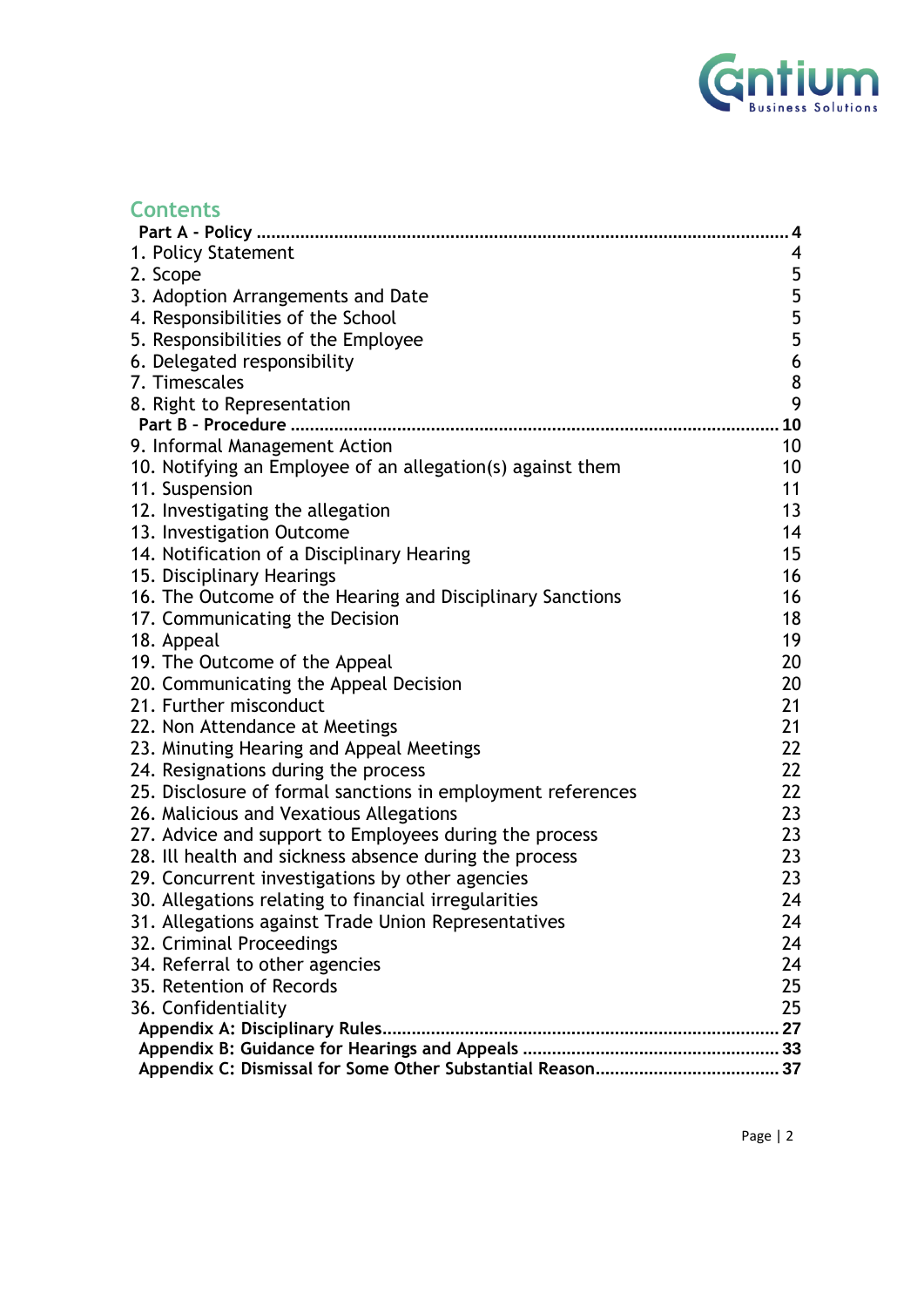

#### **Guidance Note:**

This model policy and procedure has been developed by Cantium Consultants for use in Kent Schools.

This document has been developed to comply with legal requirements and is in accordance with ACAS guidance.

The Local Authority expects that all KCC Community and Voluntary Controlled Schools will use this document as the basis for their School Discipline and Conduct Policy. This document is also strongly recommended for consideration for adoption by Foundation and Aided Schools.

Consultation on this policy has taken place with KCC's recognised professional associations. However Schools are strongly advised to ensure that there is meaningful consultation with all staff and their trade union / professional representatives at School level.

#### **Version Control**

| <b>Date</b> | <b>Revisions</b>                            |
|-------------|---------------------------------------------|
| March 2019  | Para 11, 17, 18, 23, Appendix A, Appendix B |
|             | New Para 24                                 |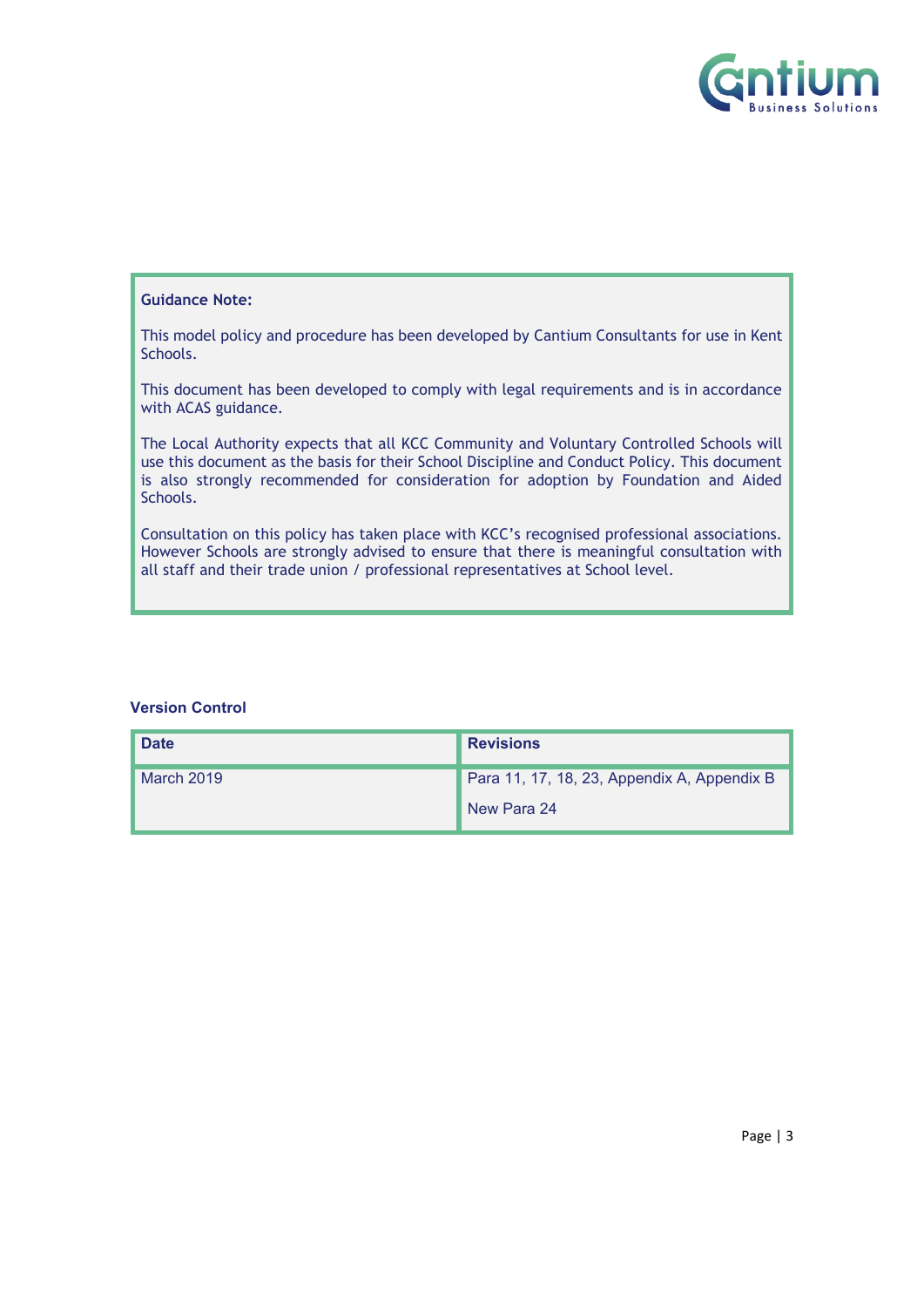

### <span id="page-3-0"></span>**Part A - Policy**

#### <span id="page-3-1"></span>**1. Policy Statement**

The School expects that Employees will maintain appropriate standards of conduct and behaviour at all times. The School also requires all Employees to comply with relevant School rules, working practices and conditions of service.

The Disciplinary Policy and Procedure provides a means by which shortcomings in conduct can be addressed and Employees encouraged to rectify their behaviour.

Whilst concerns regarding misconduct may be addressed informally by managers, there are occasions when an individual's conduct may warrant formal action.

This policy recognises the principles of natural justice and fair process and is committed to ensuring that confidentiality is maintained for all parties.

No formal disciplinary action will be taken against an Employee until the matter has been fully investigated. Disciplinary investigations will be undertaken without undue delay. The School will undertake as thorough an investigation of the alleged misconduct as is reasonable and appropriate given the circumstances in order to establish the facts relating to the allegation(s).

An Employee will be advised of the allegation(s) against them and be given an opportunity to state their case and any mitigating circumstances.

Where a case to answer is found in relation to misconduct this may be addressed by a formal disciplinary hearing and, should on the balance of probabilities the case be proven, a formal sanction may be imposed.

The nature of the sanction will be determined by the circumstances of the case. A sanction at any level may be imposed should the alleged misconduct warrant.

An Employee will not usually be dismissed for the first incident of misconduct other than in the case of gross misconduct where an Employee may be dismissed without notice.

An Employee is entitled to appeal against any formal sanction.

This procedure has been developed to comply with legal requirements and is in accordance with ACAS guidance.

This procedure explains:

• How the Employer will address matters relating to conduct and behaviour in a fair, consistent and structured manner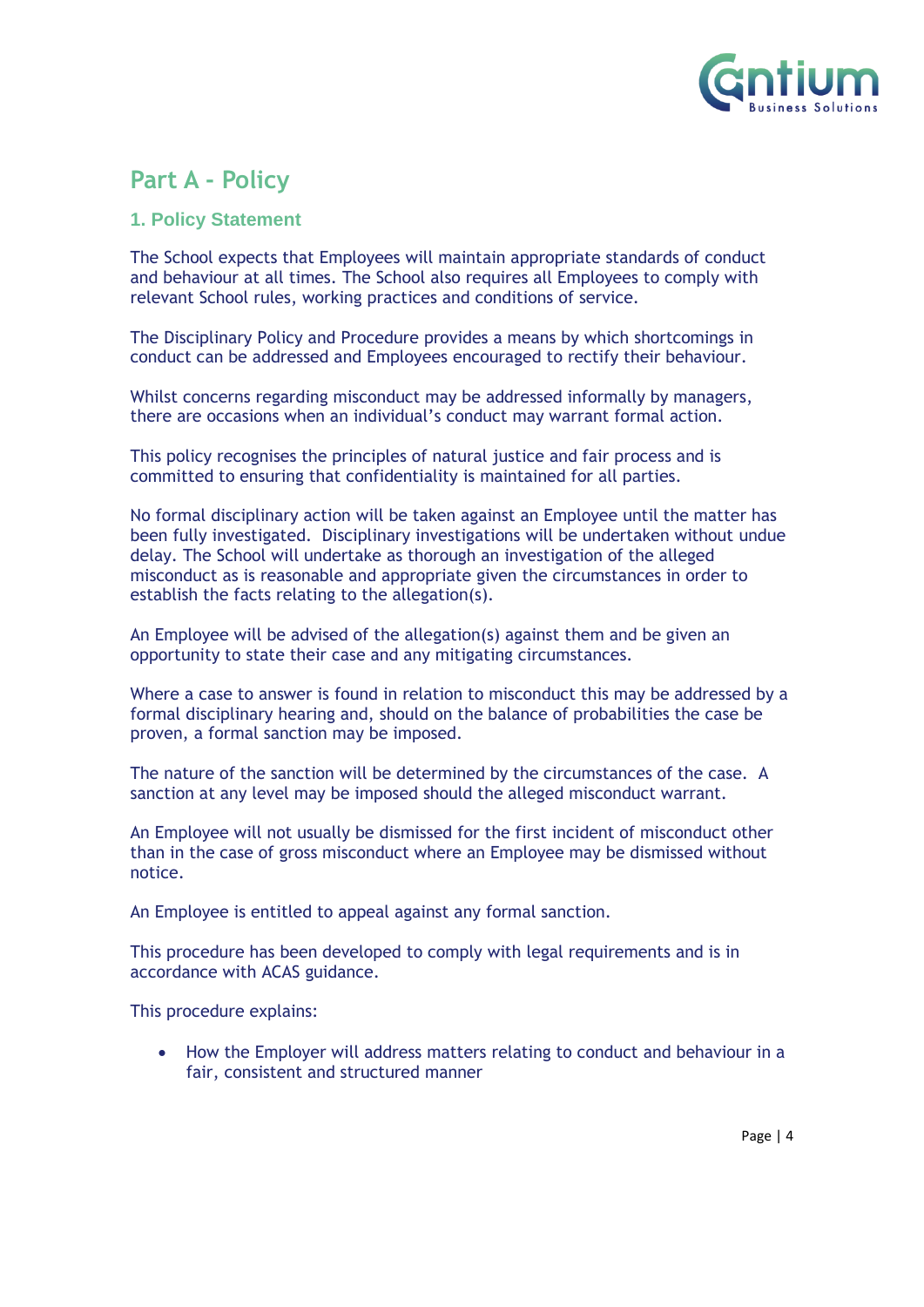

• What is expected from Managers and Employees with regards to the management of such issues.

#### <span id="page-4-0"></span>**2. Scope**

This Policy and Procedure applies to all Employees of XX School.

Reference to acts of 'misconduct' in this procedure relates to behaviour which may be reasonably defined as wilful or negligent acts or omissions on the part of the Employee. Concerns relating to performance and capability should be addressed under a separate procedure.

This policy does not include misconduct related to allegations against staff for which a separate procedure applies.

#### <span id="page-4-1"></span>**3. Adoption Arrangements and Date**

This procedure was adopted by the ASPIRE Federation Governing Body on 17 November 2020 and supersedes any previous discipline and conduct policy and procedure.

This policy will be reviewed every year or earlier if there is a need. This will involve consultation with the recognised unions where there have been material changes.

#### <span id="page-4-2"></span>**4. Responsibilities of the School**

- To make expectations clear regarding conduct and behaviour at work
- To ensure consistency and fairness in the way conduct issues are addressed
- To advise an Employee if their conduct or behaviour is unsatisfactory and give the Employee the opportunity to state their case.

#### <span id="page-4-3"></span>**5. Responsibilities of the Employee**

- To ensure they maintain appropriate standards of conduct at all times and comply with any relevant School rules, working practices and conditions of service
- To cooperate with any action taken under this procedure
- To maintain confidentiality in respect of any action taken under this procedure in the interests of all parties involved in the dispute.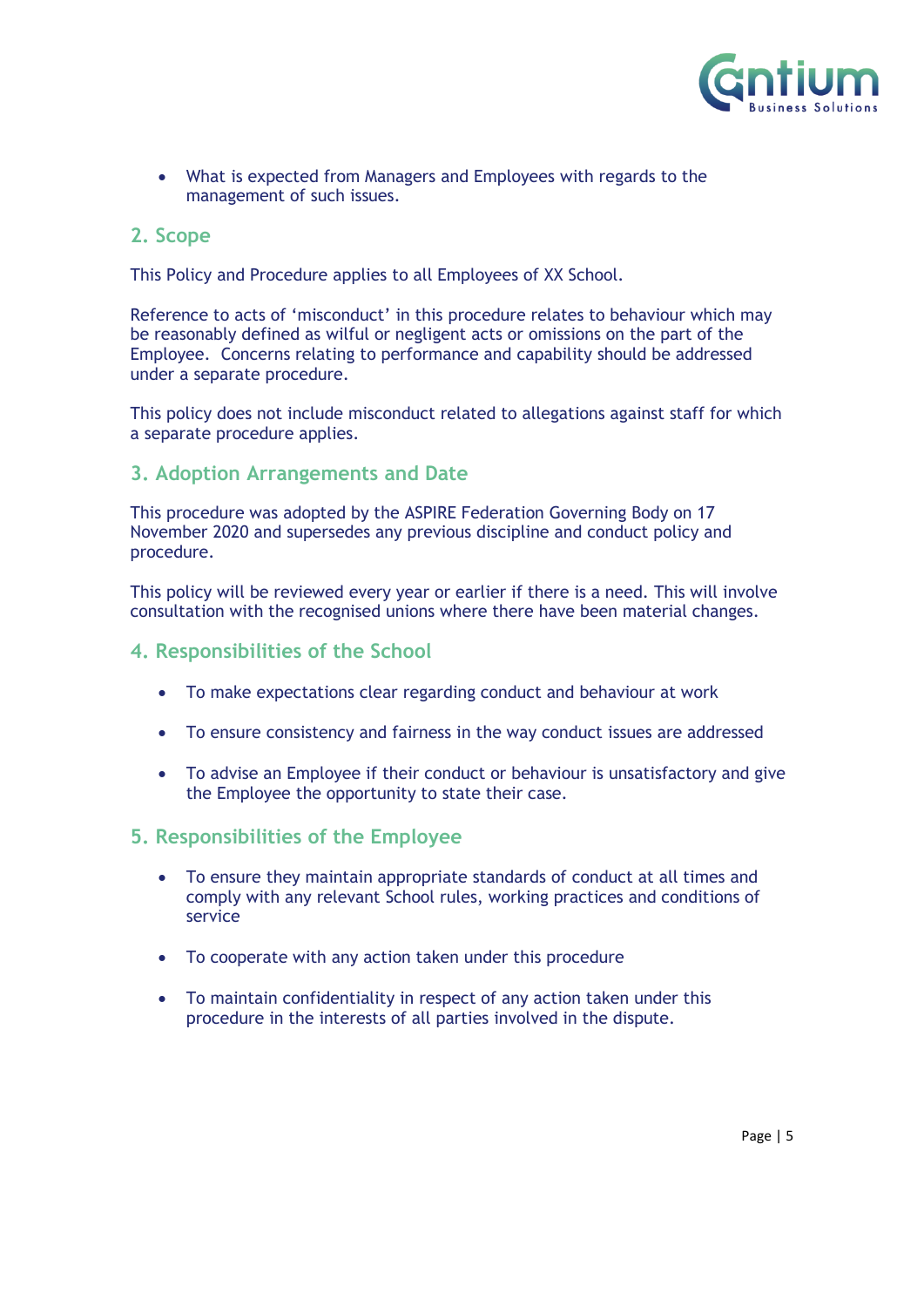

#### <span id="page-5-0"></span>**6. Delegated responsibility**

#### **Guidance Note:**

Under the School Staffing Regulations 2009, dismissal decisions, may be delegated to either:

- The Headteacher
- One or more governors
- One or more governors acting together with the Headteacher

Governors should therefore determine delegation arrangements for formal hearings within their own School.

The composition of panels should be consistent with the Governing Body's Terms of Reference.

Schools are advised to seek guidance from their personnel provider on the appropriate composition of formal panels given the circumstances to ensure fair, impartial and objective process.

The management of conduct and discipline issues may be delegated to staff other than the Headteacher. References to the role of the Headteacher in the policy and procedure include his / her nominee.

#### **Informal Action**

Informal action may be delegated to line managers, where appropriate.

#### **Formal Action**

Formal hearings to consider matters short of dismissal may be delegated to another manager or the Headteacher.

Where matters are heard by a manager - appeals against any sanction imposed will be heard by the Headteacher. Where the Headteacher has considered the matter – appeals will be heard by a panel of one or more governors.

#### **Dismissal Decisions**

In this School responsibility for dismissal decisions has not been delegated and therefore formal hearings to consider dismissal will be heard by a panel of one or more governors who have had no prior involvement in the matter under consideration.

Appeals will be heard by a further panel of one or more governors who have had no prior involvement in the matter under consideration.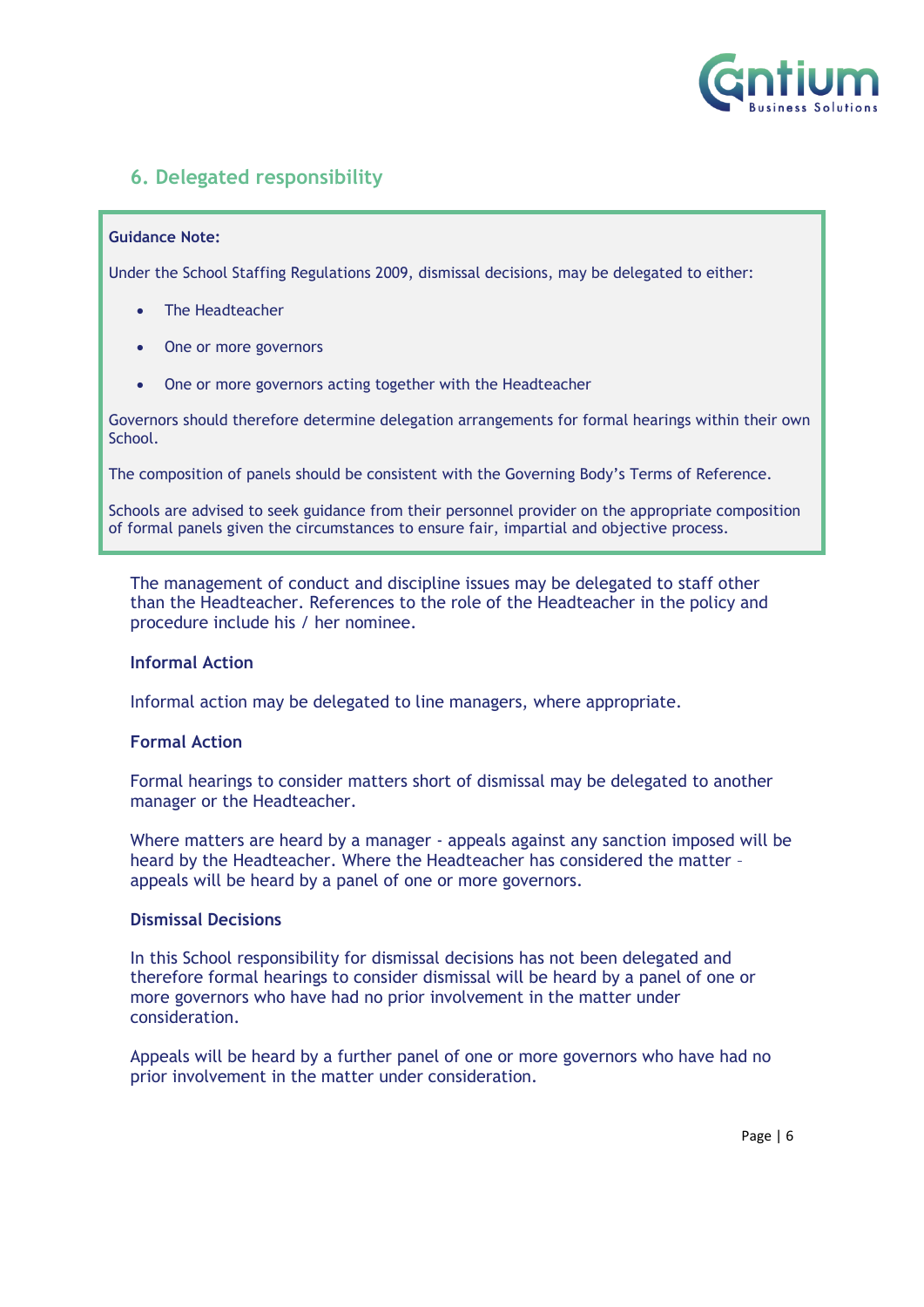

Staff governors should not usually be a member of a governor panel and where they are must ensure that they can deal with the matter impartially and objectively.

The following table sets out the provisions which would normally apply.

| <b>Informal Action taken by</b> | Formal hearing heard by                                                              | Appeal heard by                       |
|---------------------------------|--------------------------------------------------------------------------------------|---------------------------------------|
| Line Manager                    | Another more senior<br>Manager or Headteacher -<br>for matters short of<br>dismissal | Headteacher or 1 or more<br>governors |
| Headteacher                     | 1 or more governors -<br>where dismissal is a<br>possible outcome                    | 1 or more governors                   |

#### **Matters relating to the Headteacher**

Informal action is the responsibility of the Chair of Governors.

Formal hearings will be heard by a panel of one or more governors who have had no prior involvement in the matter under consideration.

Appeals will be heard by a further panel of one or more governors who have had no prior involvement in the matter under consideration.

Staff governors should not usually be a member of a governor panel and where they are must ensure that they can deal with the matter impartially and objectively.

| <b>Informal Action</b><br>taken by | Formal hearing heard by | Appeal heard by     |
|------------------------------------|-------------------------|---------------------|
| <b>Chair of Governors</b>          | 1 or more governors     | 1 or more governors |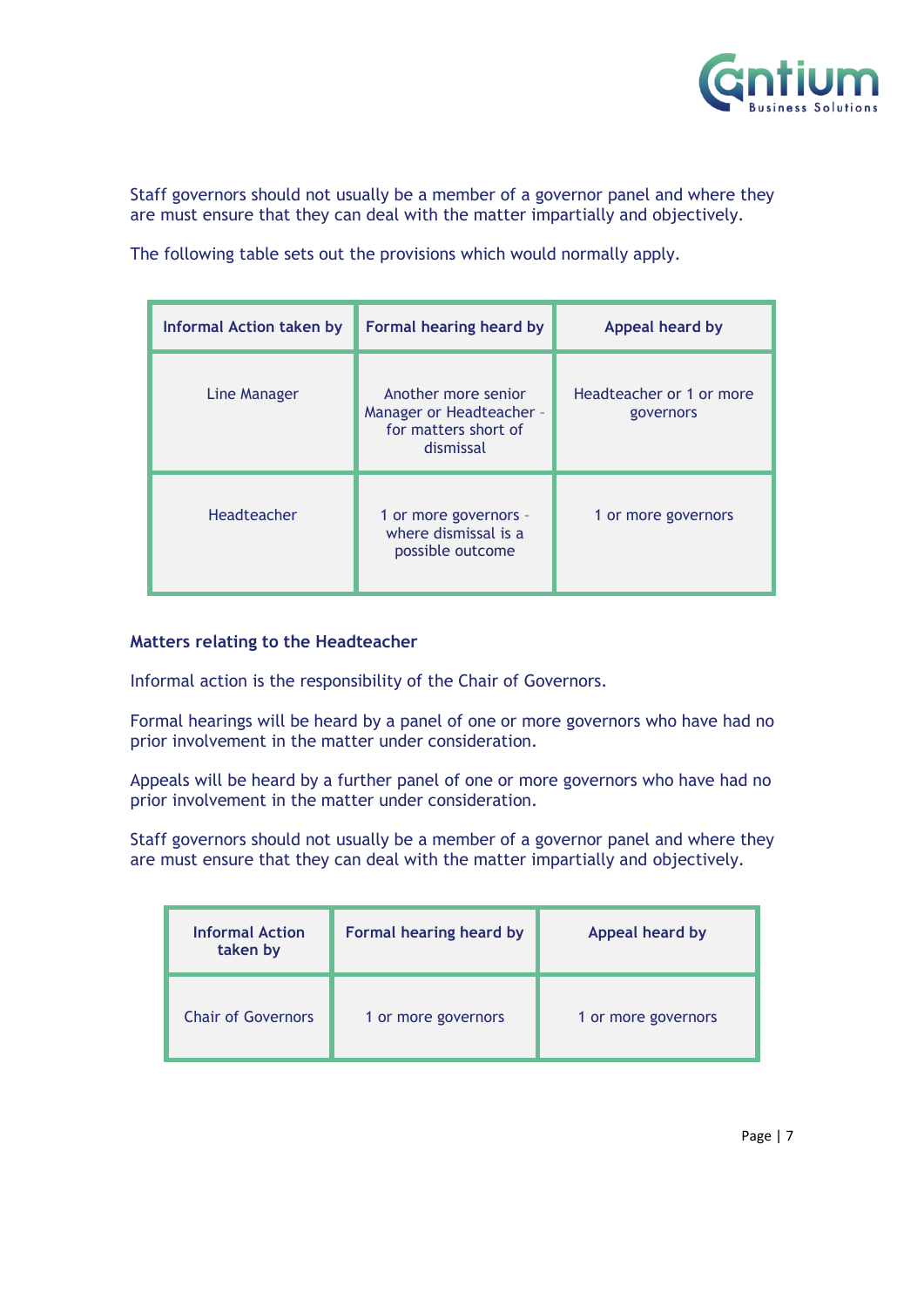

#### **Guidance Note:**

Schools should take care to ensure that there is the appropriate separation of roles and responsibilities when managing conduct issues.

To safeguard fairness and impartiality the functions of the Commissioning Officer, Investigating Officer and Hearing and Appeal Panels should usually sit with different individuals**.**

#### *Additional Considerations for Community and Voluntary Controlled Schools.*

*In accordance with the 2009 School Staffing Regulations where a decision is made by a Community or Voluntary controlled School to dismiss an employee the Local Authority (via the Schools' Personnel Service) must also be informed of the decision and reasons for this by the School. The Local Authority should then confirm the dismissal decision and any appropriate notice in writing to the employee within 14 working days of the date the Individual was notified of the decision.*

#### <span id="page-7-0"></span>**7. Timescales**

Concerns regarding conduct will be addressed promptly and without undue delay in achieving an outcome.

Timescales stated are for guidance and may vary depending on the circumstances of the case.

| Employee notified of investigation<br>outcome | Within 5 working days of a decision being<br>made regarding the appropriate course of<br>action following completion of the<br>investigation |
|-----------------------------------------------|----------------------------------------------------------------------------------------------------------------------------------------------|
| <b>Hearing</b>                                | At least 10 working days notice given of<br>hearing date                                                                                     |
| Written outcome of hearing given              | Within 5 working days of the date of the<br>hearing                                                                                          |
| Appeal to be made                             | Within 5 working days of receipt of the<br>written outcome of the hearing                                                                    |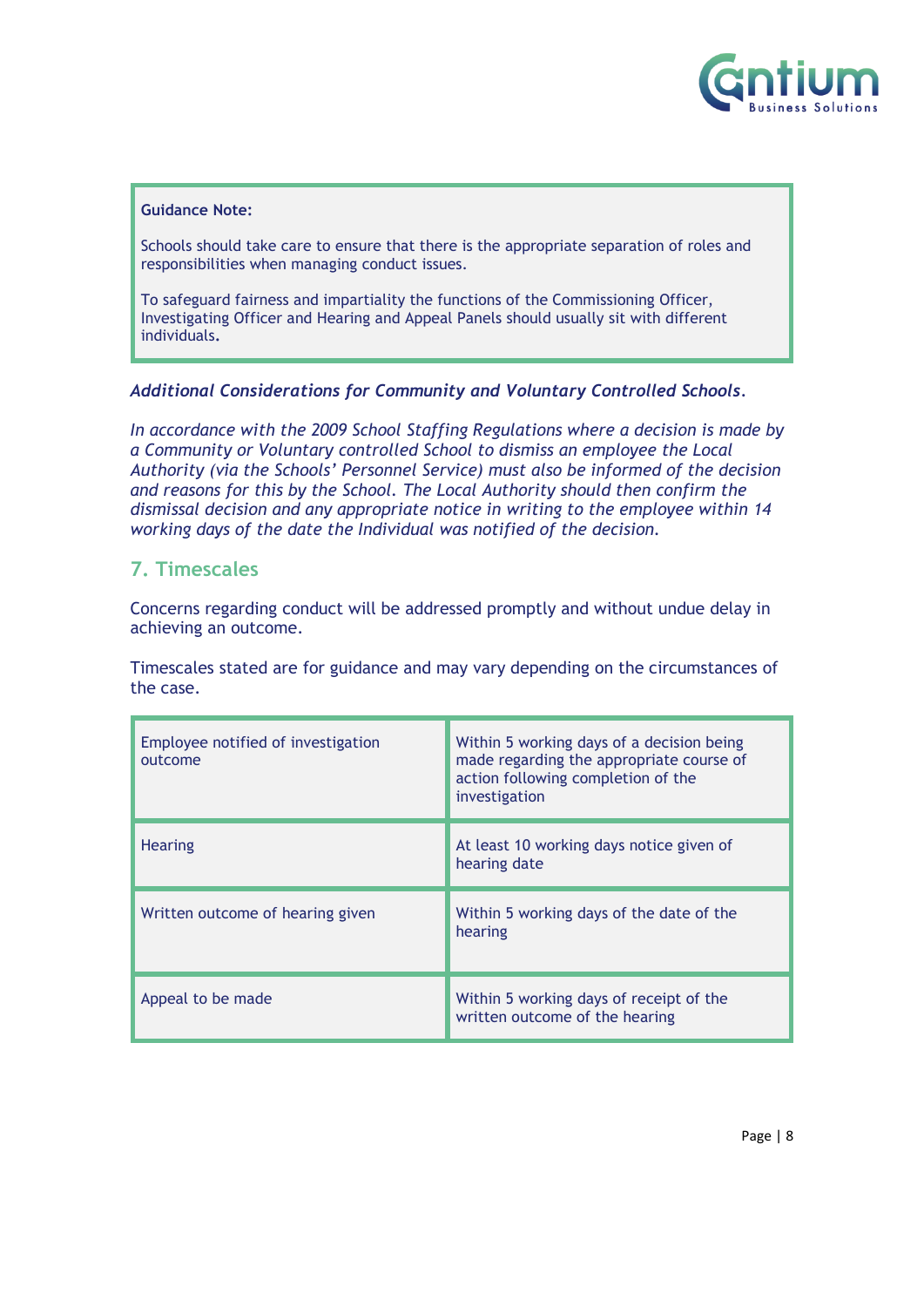

| Appeal to be heard              | Within 10 working days from receipt of<br>written appeal |
|---------------------------------|----------------------------------------------------------|
| Written outcome of appeal given | Within 5 working days of the date of the<br>appeal       |

For the purpose of this procedure 'working days' will normally refer to the 195 school days. At the School's discretion, working days may include school closure periods where an Employee works outside of term time. Appropriate timescales will be discussed with the Employee.

#### <span id="page-8-0"></span>**8. Right to Representation**

An Employee has the right to be accompanied to a formal hearing or appeal meeting by either a workplace colleague or trade union representative.

A workplace colleague or trade union representative may also attend a disciplinary investigation meeting.

Due and careful consideration will also be given to any request from an Employee to be accompanied by a workplace colleague or trade union representative at informal meetings. However it should be noted that the presence of a representative does not make the meeting formal.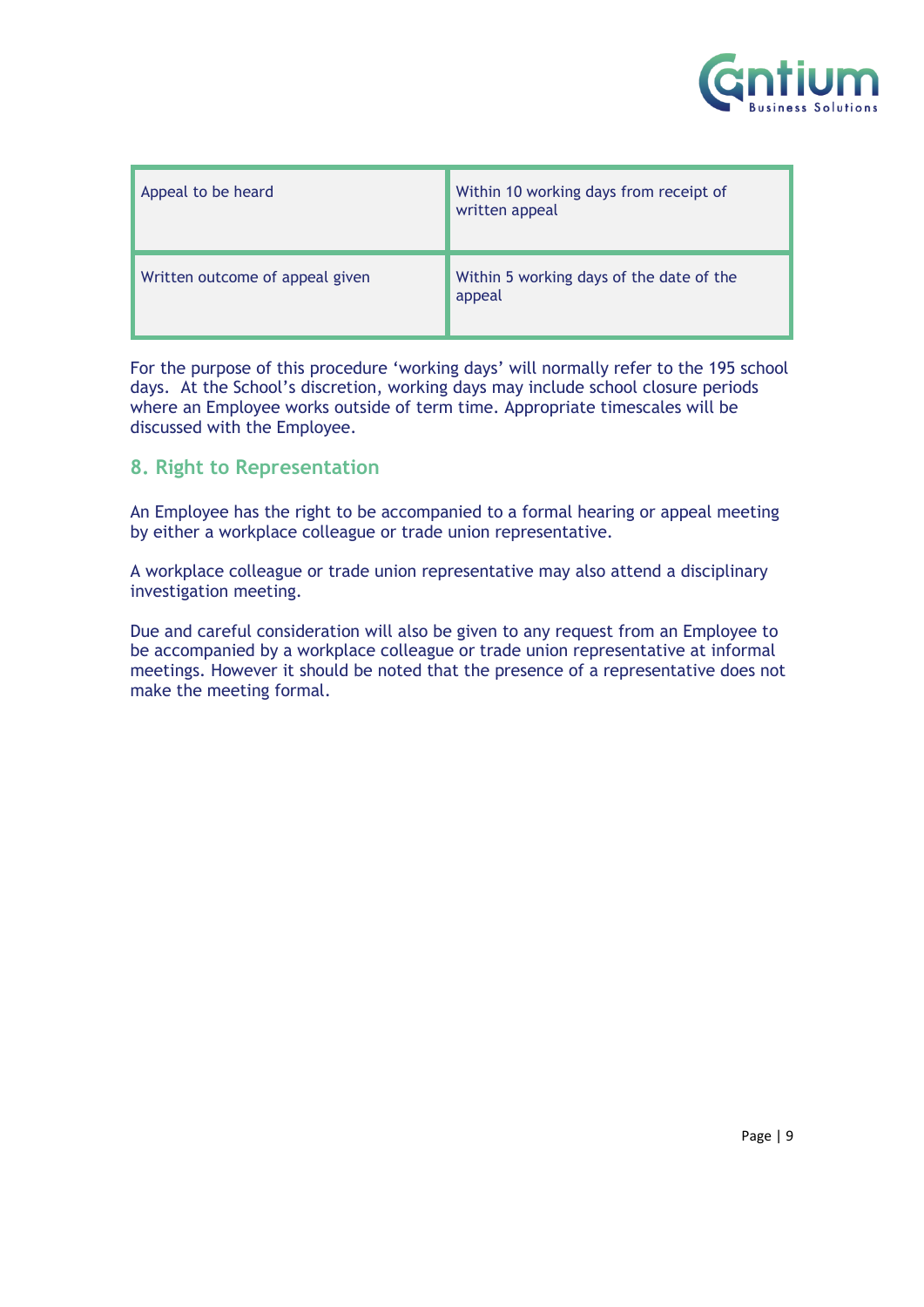

### <span id="page-9-0"></span>**Part B – Procedure**

#### <span id="page-9-1"></span>**9. Informal Management Action**

Where an allegation of misconduct is made, consideration will be given as to whether it is appropriate to address the matter informally by means of 'management action'.

In determining whether an informal approach should be taken, the Headteacher will take into account the seriousness of the alleged misconduct and whether previous informal action to address the issue has been unsuccessful.

Where an informal approach is taken the Headteacher will usually meet with the Employee to establish the facts, events and / or actions, discuss the concerns, and give the Employee the opportunity to state their case. The Headteacher may agree future expectations with the Employee – including measures to support an improvement in conduct – and, if appropriate, agree a review period and arrangements for monitoring conduct.

There is no requirement for a workplace colleague or trade union representative to be present at such a meeting although it may be advisable. The Headteacher may consider inviting the Employee to be accompanied when discussing concerns informally, however the presence of a trade union representative / workplace colleague does not in itself make the meeting formal.

It should be noted that if during the discussion it becomes apparent that the matter may be more serious – the meeting may be adjourned and the matter investigated under the formal disciplinary procedure.

The outcome of the discussion will be confirmed in writing and a record placed on the Employee's file. This may be termed an 'informal warning'. However it should be made clear to the Employee that such informal action will not form part of the Employee's disciplinary record.

There is no right of appeal against informal action.

It is expected that informal action will resolve most minor concerns however an Employee should be advised that if there is a repetition of such misconduct formal disciplinary action may be taken.

#### <span id="page-9-2"></span>**10. Notifying an Employee of an allegation(s) against them**

An Employee will be notified of all allegation(s) or complaint(s) made against them at the earliest practical opportunity and advised of the procedure that will be followed.

Prior to investigating an allegation it may not be possible or appropriate to be specific about the precise nature of the allegation at the outset – however the Employee will be given a broad indication of the nature of the complaint.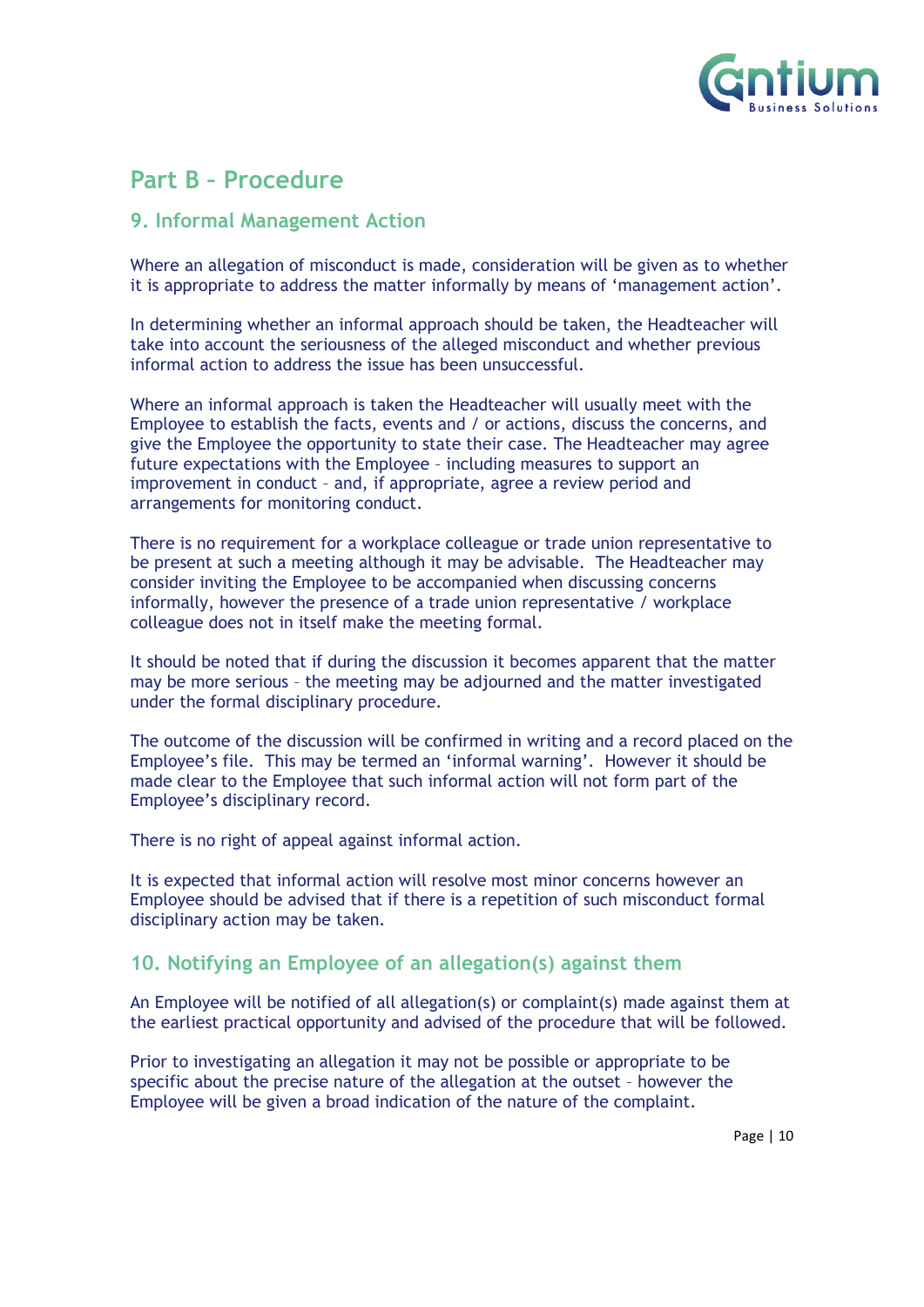

Should the matter be addressed through a formal investigation or formal disciplinary action – then the Employee will be advised of the nature of the allegation in writing. They will also be advised that, should the allegation be upheld, formal disciplinary action may be taken.

Should further allegations come to light during the course of the investigation which are also to be investigated – the Employee will be advised of these in writing.

#### <span id="page-10-0"></span>**11. Suspension**

#### **Guidance Note:**

Schools are advised to carefully consider if suspension is appropriate given the nature of the allegations and whether all other alternative options have been explored. It is recommended that the School assesses carefully whether suspension or any other action may be appropriate pending the outcome of a disciplinary investigation.

Please seek further guidance from your HR Advisor.

There may be occasions when it is appropriate to suspend an Employee with normal\* pay pending the outcome of an investigation and / or conclusion of any disciplinary action.

Suspension is not a sanction in itself and does not represent any prejudgement of the outcome of the process.

Suspension should only be initiated after careful consideration and where all other alternatives have been explored – such as arranging a period of authorised absence or temporary change in duties or place of work.

As a guide suspension may be instigated where:

- Children are considered to be at risk
- The Employee is considered to be at risk
- Where the allegation warrants investigation by the police, social services or other external agency
- Where there is evidence to suggest that the Employer's or Employee's reputation may be at risk
- Where the presence of the Employee may impede the investigation or be a disruptive influence in the workplace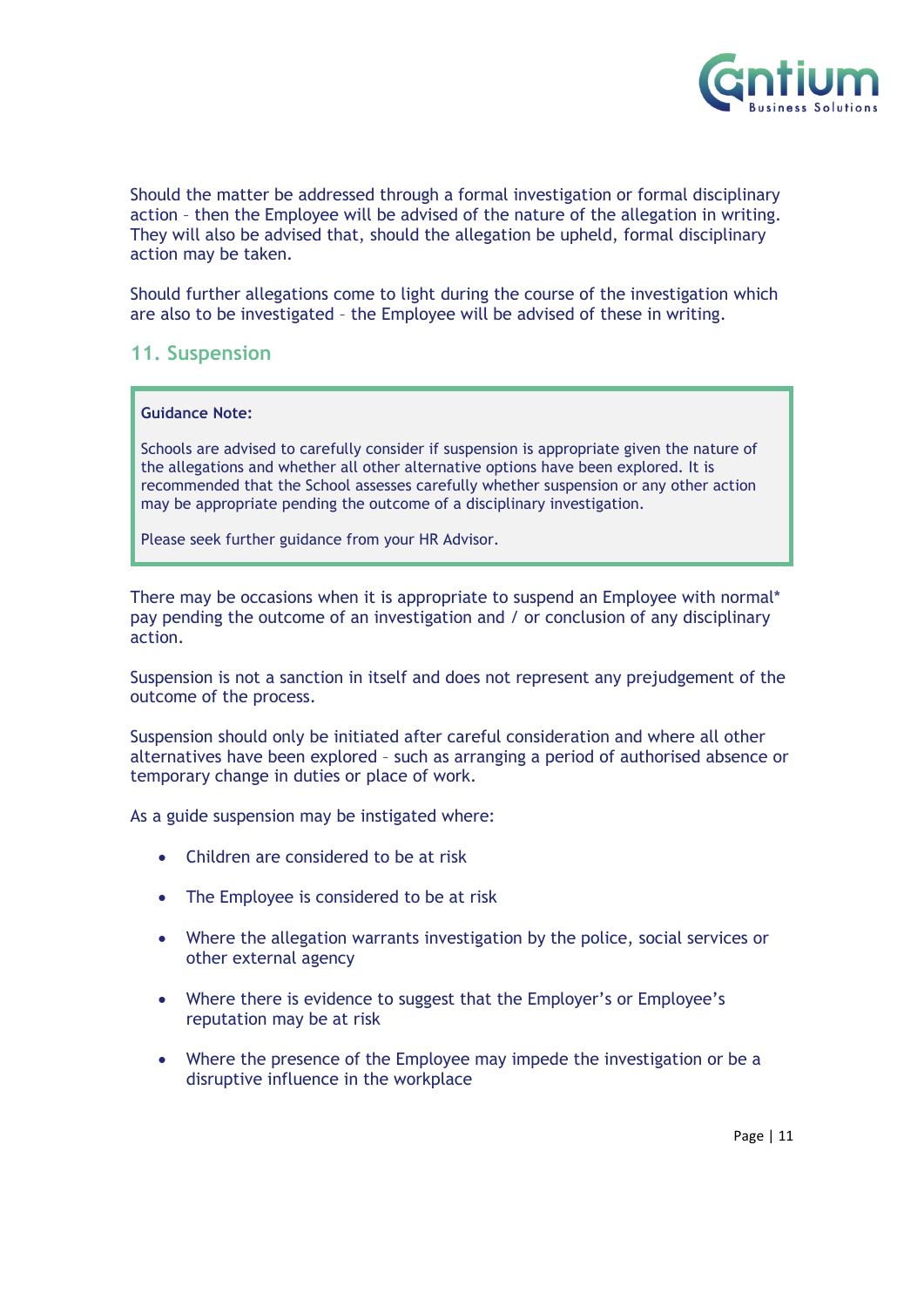

- Where the allegations against the Employee may amount to gross misconduct or gross incompetence
- Where it is necessary to exclude the Employee from the School for the protection of students, staff, property or the ordely conduct of the School

This list is not exhaustive.

Where practicable a meeting will be arranged with the Employee and their workplace colleague or trade union representative to explain the reason for the suspension and the conditions that will apply. The details of the suspension will be confirmed in writing with the Employee, usually within 5 working days.

In some instances where it is not practicable or possible for the Employee's representative to be present, the meeting may still proceed in their absence. In exceptional circumstances where it is not possible or appropriate for the Employee to attend a meeting in School – suspension may be made in writing.

In certain instances it may be necessary for the suspension to be made in writing or without the presence of the Employee's representative.

Suspension will not continue for longer than is necessary and will be kept under review. Where possible the Employee will be given an indication of how long the suspension is likely to last and will be advised should these timescales change.

An Employee should be contactable by telephone or other agreed means during their normal working hours while suspended.

An Employee who is suspended must not discuss the details of the allegation(s) with other members of staff (except their workplace colleague or trade union representative), governors, pupils or parents in such a way which could compromise their position or integrity of the investigation without the prior permission of the Headteacher or Chair of Governors. This does not prevent an Employee discussing matters with their representative. Clarification should be sought from the Headteacher or Chair of Governors if required.

A suspended Employee will be provided with a named contact in School to keep them informed of matters arising during their absence. This individual will not be able to discuss any aspects of the disciplinary investigation.

In addition a suspended Employee may be allocated a named contact from the School's personnel provider who will be able to provide advice about procedural aspects of the process.

Care will be given to ensuring a suspended employee receives information from staff meetings during their absence and consideration will be given to alternative arrangements for events such as inset training and CPD.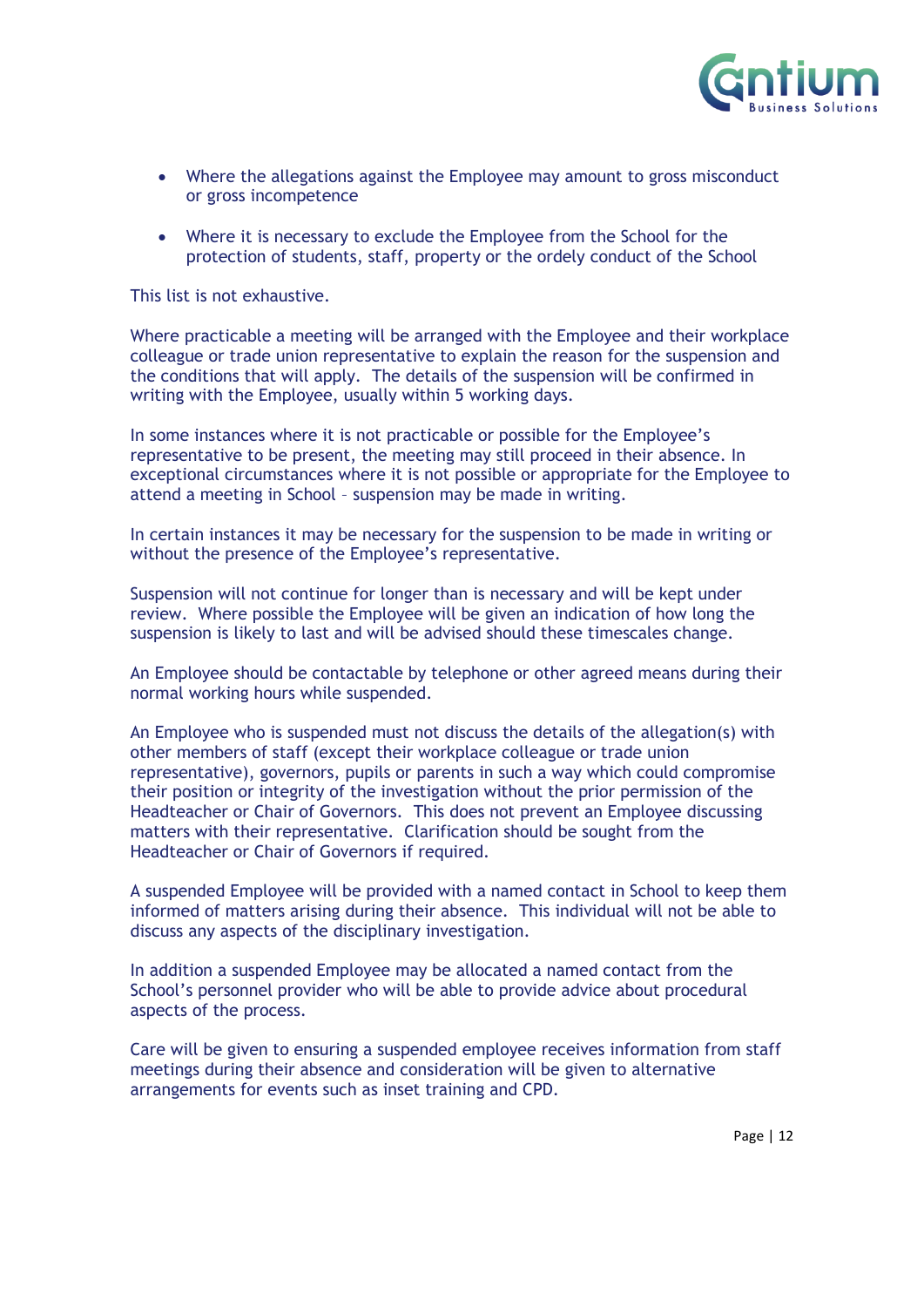

Suspensions may be made by the Headteacher or Governing Body. An Employee may be suspended at any point during the investigation should the circumstances warrant.

Suspension may be lifted at any point should the situation change. Suspension may only be ended formally by the governing body. However the Headteacher may provisionally lift the suspension, pending approval of the governing body, so as not to delay a return to work.

*\*It should be noted that 'normal pay' is the pay the employee would be entitled to if they were not suspended. For example where an Employee falls sick either before or during a period of suspension they will receive their usual contractual / statutory sick pay entitlement. This may decease in accordance with their sick pay entitlement.*

#### <span id="page-12-0"></span>**12. Investigating the allegation**

Before any formal disciplinary action is taken, allegations of misconduct will be thoroughly and objectively investigated. Investigations will be undertaken without undue delay. The nature and extent of the investigation will be determined by what is reasonable given the circumstances.

The purpose of the investigation is to establish the facts, events and / or actions to determine whether there is a case to answer and not to make any decision about the outcome.

The Commissioning Officer (Headteacher, other appropriate manager / governor) will appoint an independent investigating officer. The investigating officer will not have had any prior involvement in the case. On occasion it may be appropriate to identify more than one investigating officer. If, during the course of an investigation, it becomes apparent that the Commissioning Officer is a witness to the allegation it may be appropriate for a new Commissioning Officer to be identified.

The Employee will be invited to a formal investigation meeting with reasonable notice during working hours. At this meeting the Employee will be given a full and fair opportunity to respond to the allegation(s), explain his / her conduct and, where the concern is admitted, any mitigating circumstances. Depending on the circumstances it may be necessary to conduct more than one investigation meeting. A workplace colleague or trade union representative may accompany an Employee to an investigation meeting.

In addition to attending an investigation meeting, the Employee may also make a written statement or present any other relevant written documents that they may wish to be considered as part of the investigation.

The investigating officer may also conduct a formal investigation meeting with other relevant witnesses as soon as possible. The Employee will be given the opportunity to identify witnesses they wish to be interviewed as part of the process.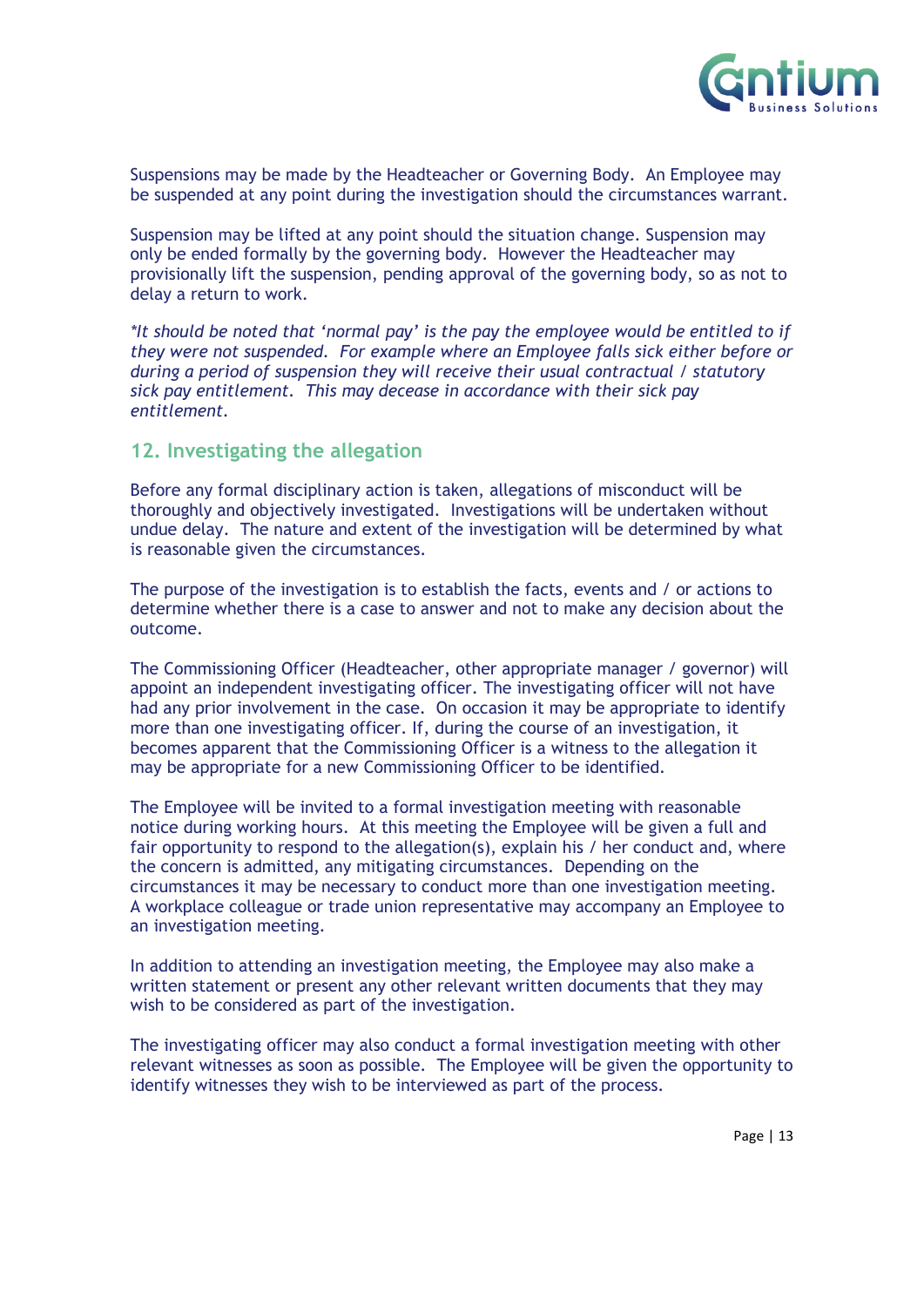

Witnesses providing evidence to an investigation will be advised that their statement may be shared with the Employee and they may be called to present this and may be questioned regarding their evidence at a disciplinary hearing.

All witnesses should be aware of the confidential nature of investigations and should not discuss any aspect of the meeting or matters under consideration with anyone outside of the investigation meeting.

Interviews with pupils will only be conducted with the parent or guardian's consent and they should be given the opportunity to accompany the pupil to the meeting.

The investigating officer may also review documents and other evidence relevant to the allegation.

A written, signed and dated record will be made of all interviews conducted as part of the investigation. The Employee will have the opportunity to check the accuracy of the minutes / notes taken of their evidence. Where there are discrepancies between the Employer and Employee that cannot be resolved both versions of the minutes will be held on record.

An audio record may also be made with the prior consent of the Employee and an audio copy or summary transcript shared with the Employee. Covert recordings of investigation meetings are expressly prohibited.

#### <span id="page-13-0"></span>**13. Investigation Outcome**

A written report will be produced of the investigation findings and shared with the Commissioning Officer.

Based on the findings of the investigation, the Headteacher will determine which course of action is most appropriate:

- That there is no case to answer and no further action is taken
- That a minor concern is identified which is to be addressed through informal action
- That there is a case to answer on a matter of misconduct which warrants consideration of formal disciplinary action.

The investigation outcome will be communicated to the Employee in writing without undue delay and usually within 5 working days of the decision being made regarding the appropriate course of action.

Where informal action is proposed a follow up meeting will be arranged without undue delay to discuss any appropriate management action. The outcome of this discussion may be confirmed in writing and a record placed on the Employee's file – although such a discussion and letter does not constitute a formal disciplinary record.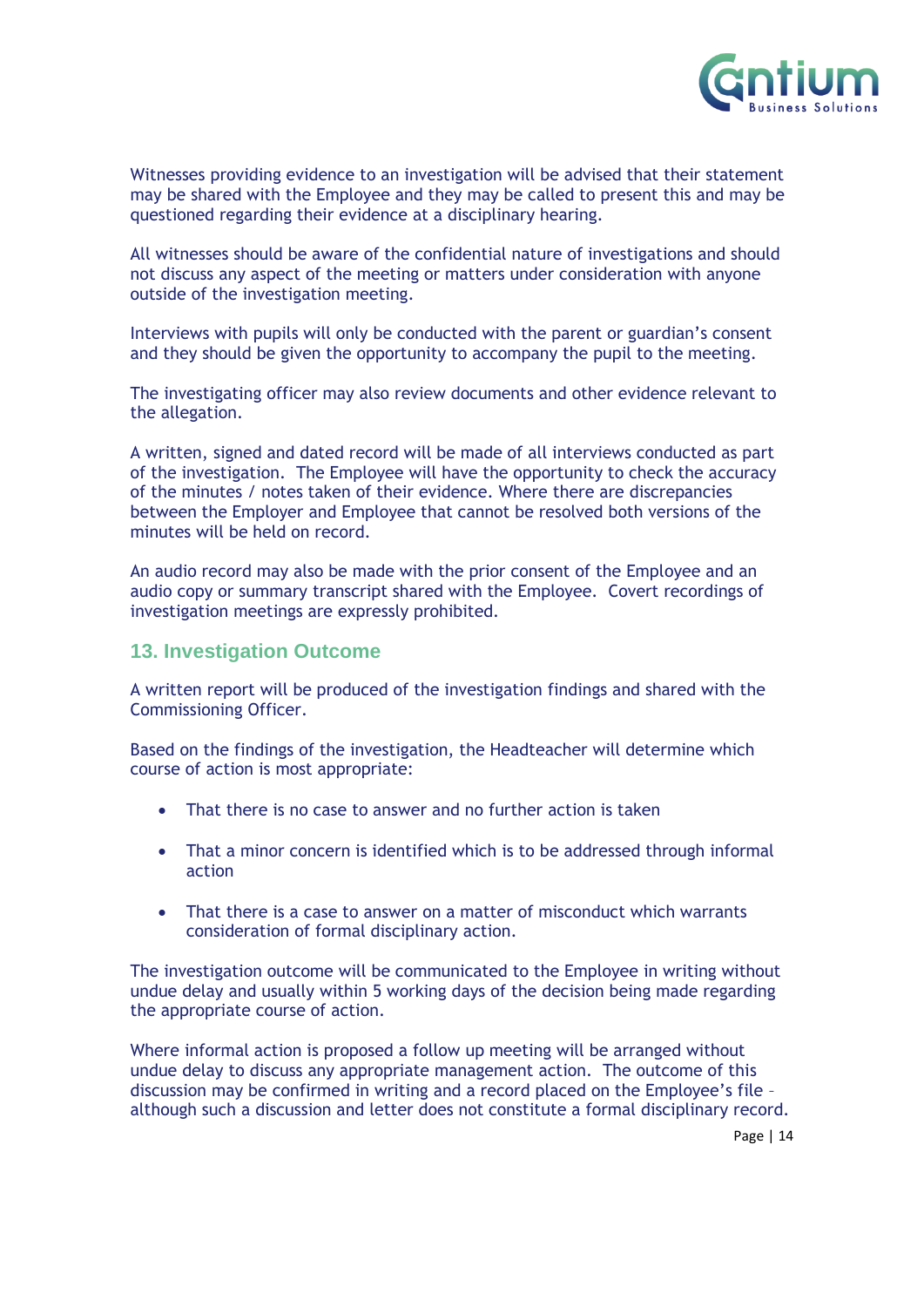

The investigation report will only be shared with the Employee should formal action be instigated.

#### <span id="page-14-0"></span>**14. Notification of a Disciplinary Hearing**

Where the matter is to be considered by a formal disciplinary hearing, arrangements for this will be communicated in writing.

This notification should specify:

- The allegation(s) to be considered at the hearing
- The time, date and venue of the hearing
- The possible consequences should the case be upheld and, if appropriate, that dismissal may be an outcome
- The procedure to be followed
- That the Employee may be accompanied by their workplace colleague or trade union representative.

The Employee will be given reasonable notification of the date of the hearing to allow them sufficient time to prepare their case. This will usually be not less than 10 working days, however this may be varied by mutual agreement or should the circumstances dictate.

Wherever possible the School will provide the Employee with copies of all relevant documents which will be referred to during the hearing with the notification of the disciplinary hearing. This will include a copy of the investigation report and any statement of case where appropriate. Should this not be possible the School will provide the employee with this information no later than 10 working days before the hearing.

The Employee is required to provide no later than 5 working days before the hearing:

- The name of their trade union representative or workplace colleague
- The name(s) of any witnesses they are calling
- Any relevant documentation they wish to be considered.

If a late submission is received, the panel has discretion as to whether to accept this and make provision for an adjournment during the hearing to consider this. However the panel reserves the right to disregard this information.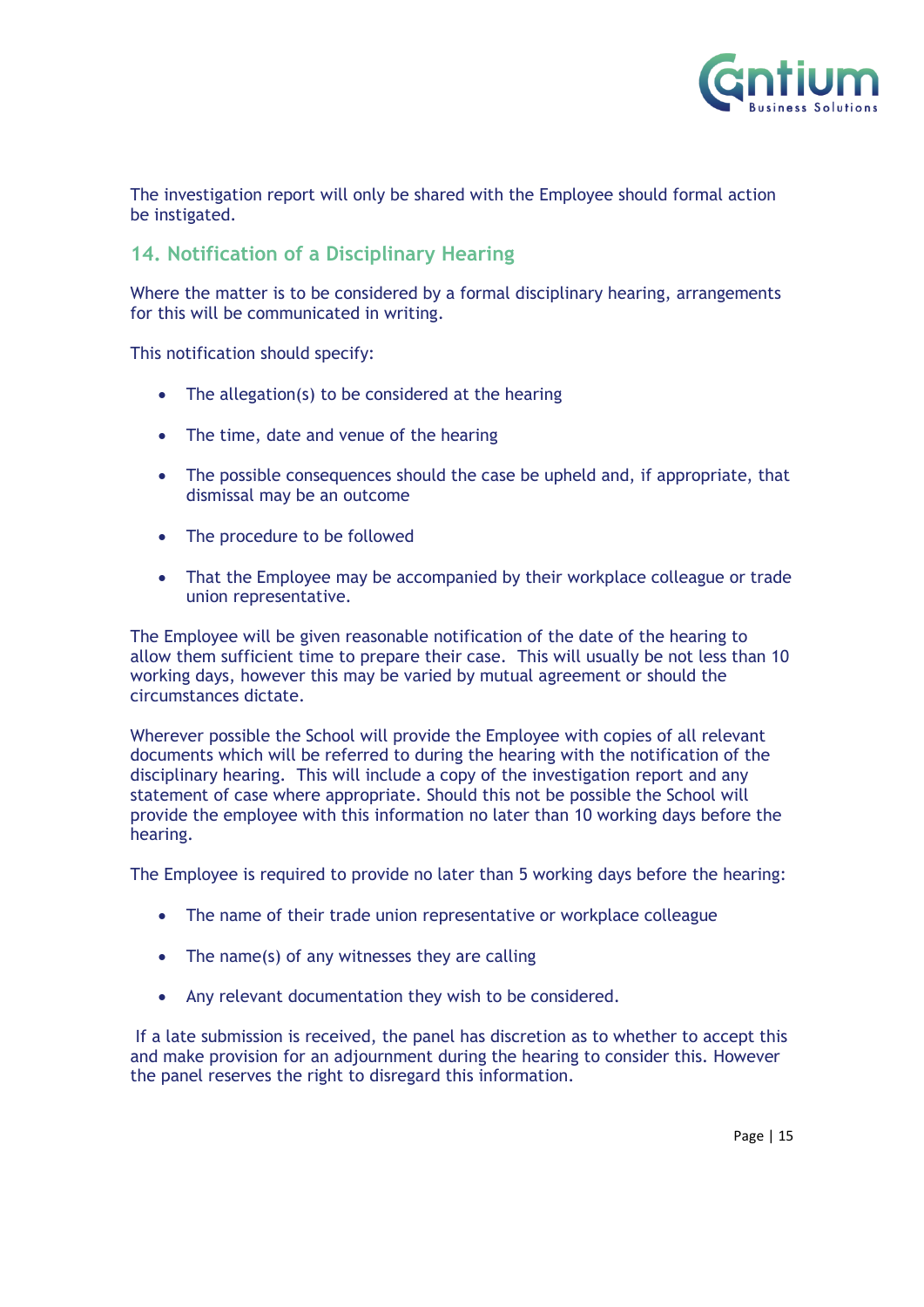

#### <span id="page-15-0"></span>**15. Disciplinary Hearings**

The purpose of the disciplinary hearing is for the School to present the case against the Employee and for the Employee to be given the opportunity to respond.

The role of the manager hearing the case / panel is to consider the evidence presented and decide whether, on the balance of probabilities:

- The case against the Employee has been established and
- Whether it is appropriate and reasonable to issue a formal sanction against the Employee.

The manager hearing the case / panel should also consider whetheran appropriate and sufficient investigation has been undertaken and a fair and reasonable procedure followed.

The case for the School will usually be presented by the manager who commissioned the investigation, or their nominee. The Employee will have an opportunity to present their case. Witnesses may be presented by either party.

A workplace colleague or trade union representative may accompany an Employee to the hearing.

#### *The arrangements for hearings are set out in Appendix B*

#### <span id="page-15-1"></span>**16. The Outcome of the Hearing and Disciplinary Sanctions**

Based on the evidence presented, the panel may determine the following outcomes:

- There is insufficient evidence against the Employee and the matter should be concluded with no further action
- The case against the Employee is proven on the balance of probabilities and a decision made to give the Employee a formal warning
- The case against the Employee is proven on the balance of probabilities and a decision made to dismiss the Employee with or without notice
- The case is proven on the balance of probabilities and some other formal action is appropriate.

If proven and depending on the circumstances of the case, the panel may impose a range of sanctions, including dismissal, as follows: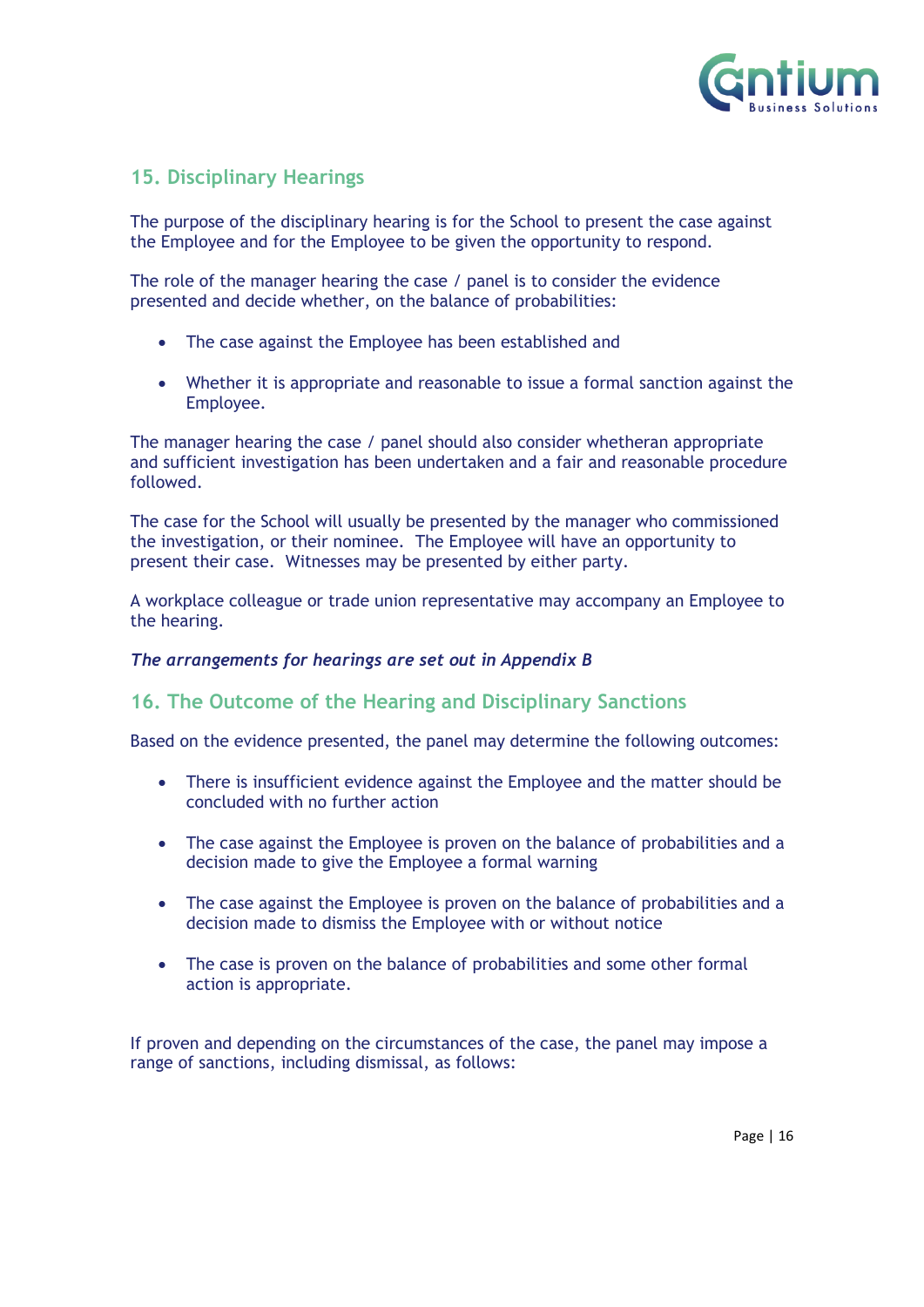

| <b>Level of Sanction</b>           | <b>Normal Expiry Period</b> |
|------------------------------------|-----------------------------|
| <b>First Level Written Warning</b> | After 6 months              |
| Second Level Written Warning       | After 12 months             |
| <b>Final Written Warning</b>       | After 18 months             |
| Dismissal with contractual notice  |                             |
| Summary Dismissal without notice   |                             |

An Employee will not usually be dismissed for the first incident of misconduct other than in the case of gross misconduct. Where an Employee's first incident of misconduct is sufficiently serious – it may be appropriate to issue a final written warning. The duration of other sanctions will be determined by the circumstances of the case.

Should gross misconduct be found, and dismissal is determined, this is usually without notice (Summary Dismissal). In cases of dismissal arising from misconduct, notice would normally be given. Where notice is given this is the greater of the Employee's statutory or contractual notice entitlement.

#### *A list of actions which may constitute Gross Misconduct and Misconduct is at Appendix A.*

In determining the nature of the sanction consideration will be given to:

- Whether the proposed penalty is reasonable in view of all the circumstances with reference to the examples of behaviours which constitute gross misconduct and misconduct within this procedure
- The nature, severity and impact of the misconduct
- The circumstances in which the misconduct occurred and any mitigating factors or the explanations given by the Employee
- The Employee's previous conduct, position, seniority, and length of service and their attitude towards the misconduct
- Any relevant Employer rules and procedures and whether the Employee was aware that their conduct contravened these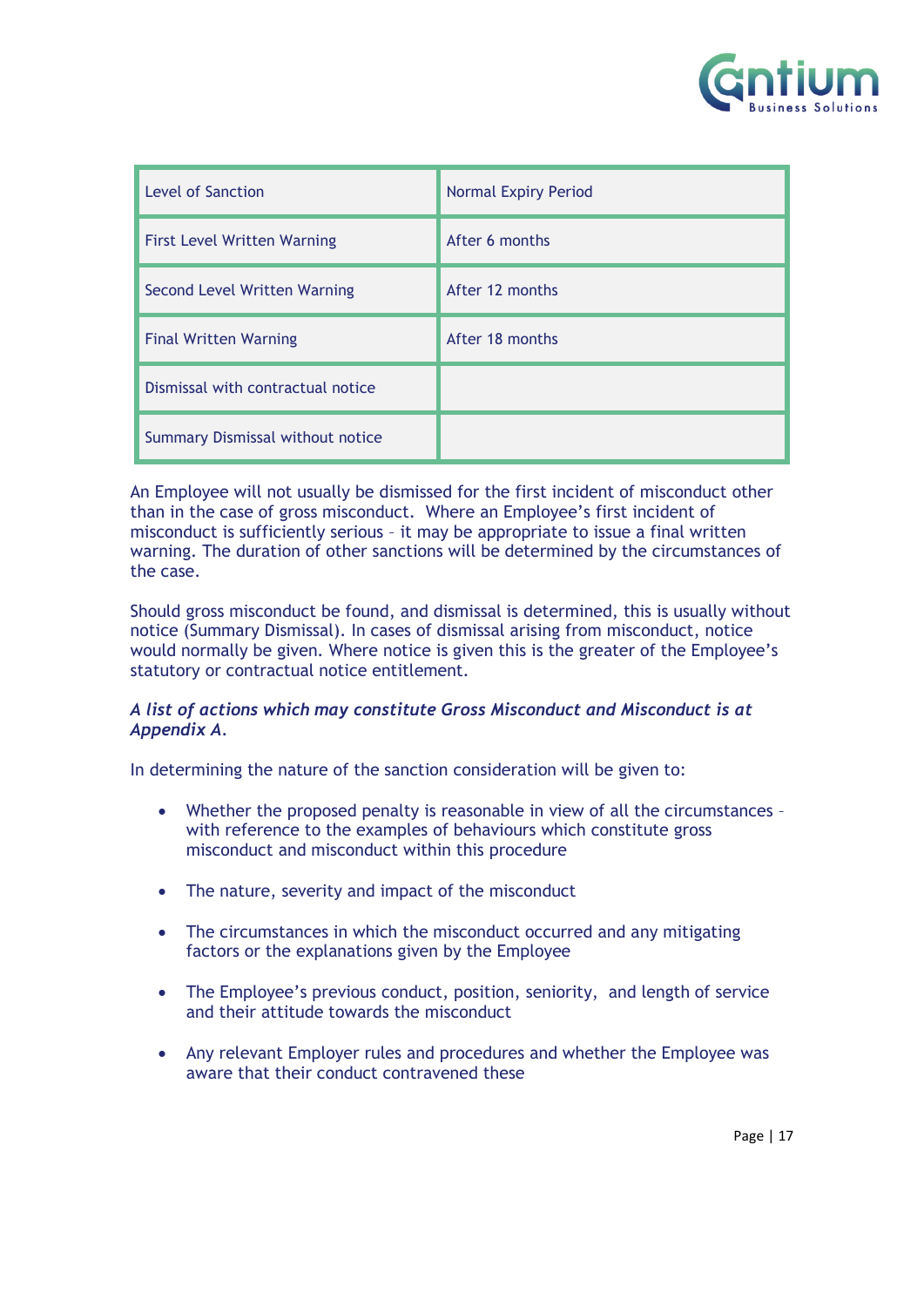

- The penalty imposed for similar offences in the past
- Whether any other action could be taken to encourage the Employee to improve their conduct such as training or additional support.

In certain instances, and where appropriate to the concerns, the panel may recommend to the Headteacher that other action be considered such as:

- Downgrading
- Transferring the Employee to another role
- Requiring the Employee to undertake certain specified training
- Refer the matter for consideration under another procedure, if appropriate.

Alternative action such as this would only be taken where it is judged reasonable and viable for the School to implement.

#### <span id="page-17-0"></span>**17. Communicating the Decision**

Where possible the Employee will be advised verbally of the outcome following the conclusion of the process and the Panel's deliberations. On occasion it may not be possible to determine an outcome on the day of the hearing, in which case the panel will reconvene at the earliest possible opportunity to make a decision. Where the panel reconvenes, the outcome will be communicated in writing to the Employee.

In all circumstances the Employee will be advised in writing of the outcome of the hearing usually within 5 working days of the decision being made.

The notification should specify:

- The outcome
- The reasons for the outcome and the nature of any misconduct that has been found
- The nature of any sanction and how long it will last
- If dismissed the reason for the dismissal, whether notice will be given and the termination date
- Any period of time given for improvement, a review date if appropriate, and the required improvement expected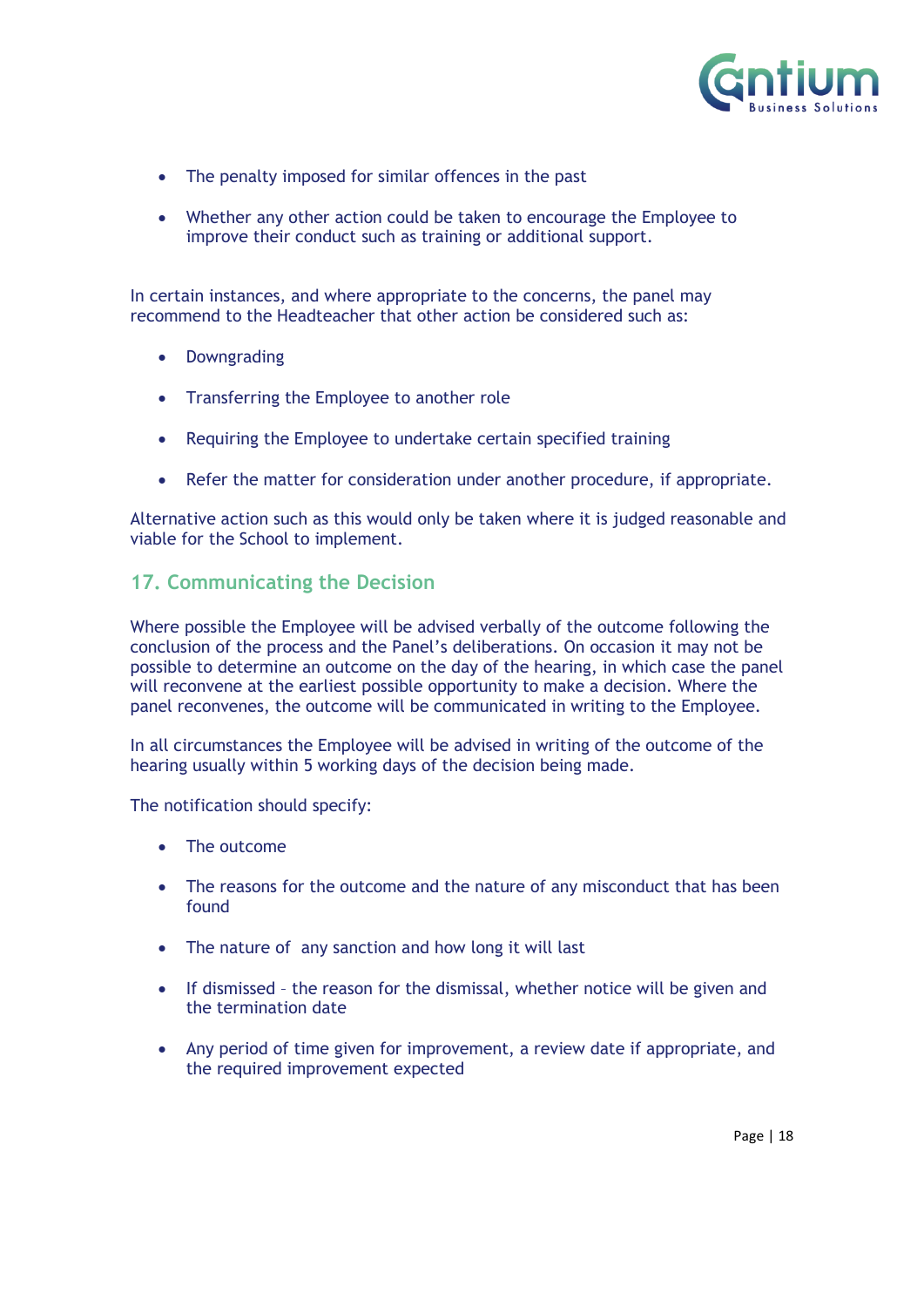

- Any support that the Employer will provide to assist the Employee, if relevant
- The likely consequences of any further misconduct.

Should a sanction be imposed Employees should be advised of the timescales and procedure for making an appeal.

It will be deemed sufficient for the School to issue the written confirmation of the decision to the Employee's last known address.

<span id="page-18-0"></span>**18. Appeal**

**Guidance Note:** 

It should be noted that in most instances an appeal panel should consider only the points raised by the Employee as part of their grounds for appeal.

However where significant procedural irregularities are identified with the conduct of the original hearing, the appeal panel may, at their discretion, determine that a re-hearing would be appropriate. In cases of a re-hearing the decision of the appeal panel is final and there is no further right of appeal.

The Employee may register an appeal in writing to the Clerk to the Governing Body or nominated person, within 5 working days of written receipt of the outcome of the hearing.

The appeal should be on one or more of the following grounds :

- Unfairness of decision
- That the sanction imposed was unreasonable
- That new evidence has come to light
- Significant procedural irregularities

The letter of appeal should include full details of the reasons for the appeal.

In instances where the grounds for appeal are not stated the School will ask the Employee to confirm these to enable all parties to give due consideration to the issues prior to the appeal meeting.

The Employee should ideally also include any supporting information they wish to rely on at the appeal hearing with their letter of appeal . In all cases any supporting information must be submitted by the Employee no later than the deadline for receipt of an appeal.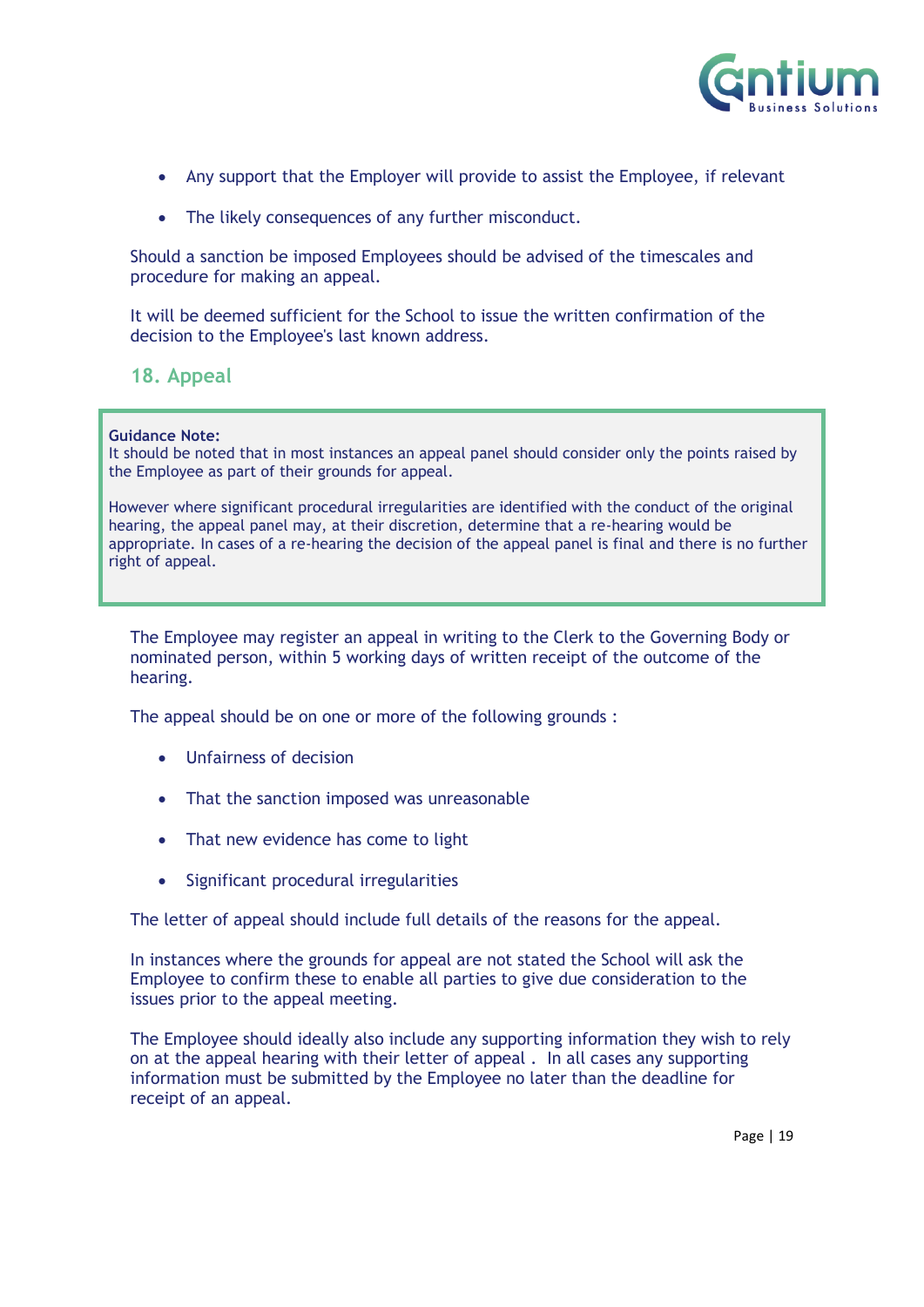

If a late submission is received the panel has discretion as to whether to accept this and make provision for an adjournment during the hearing to consider this. However the panel reserves the right to disregard this information.

The School will provide the Employee with copies of any documents which will be referred to during the appeal, including the notes of the disciplinary hearing and witness statements, in advance and usually no later than 5 working days before the appeal meeting.

A workplace colleague or trade union representative may accompany an Employee to an appeal.

The Appeal panel has discretion to consider allowing new evidence and witnesses but only if this is strictly relevant to the grounds of appeal.

The panel will identify a chair who will have responsibility for facilitating the hearing.

#### *The arrangements for hearings are set out in further detail in Appendix B*

#### <span id="page-19-0"></span>**19. The Outcome of the Appeal**

In the case of appeals the role of the panel is to review the original decision on the basis of the grounds presented for appeal by the Employee. The outcome may be:

- To uphold the previous decision in full
- To uphold the previous decision in part but to reduce the level of the sanction or amend other elements of the decision
- To uphold the Employee's appeal in full and withdraw the sanction in its entirety.

The panel may not impose a higher level of sanction than reached previously.

The appeal panel decision is final.

#### <span id="page-19-1"></span>**20. Communicating the Appeal Decision**

Where possible the appeal hearing will be reconvened and the Employee advised verbally of the outcome following the conclusion of the process and the Panel's deliberations. On occasion it may not be possible to determine an outcome on the day of the appeal hearing, in which case the panel will reconvene at the earliest possible opportunity to make a decision. Where the panel reconvenes, the outcome will be communicated in writing to the Employee.

In all circumstances the Employee will be advised in writing of the outcome of the appeal hearing usually within 5 working days of the decision being made.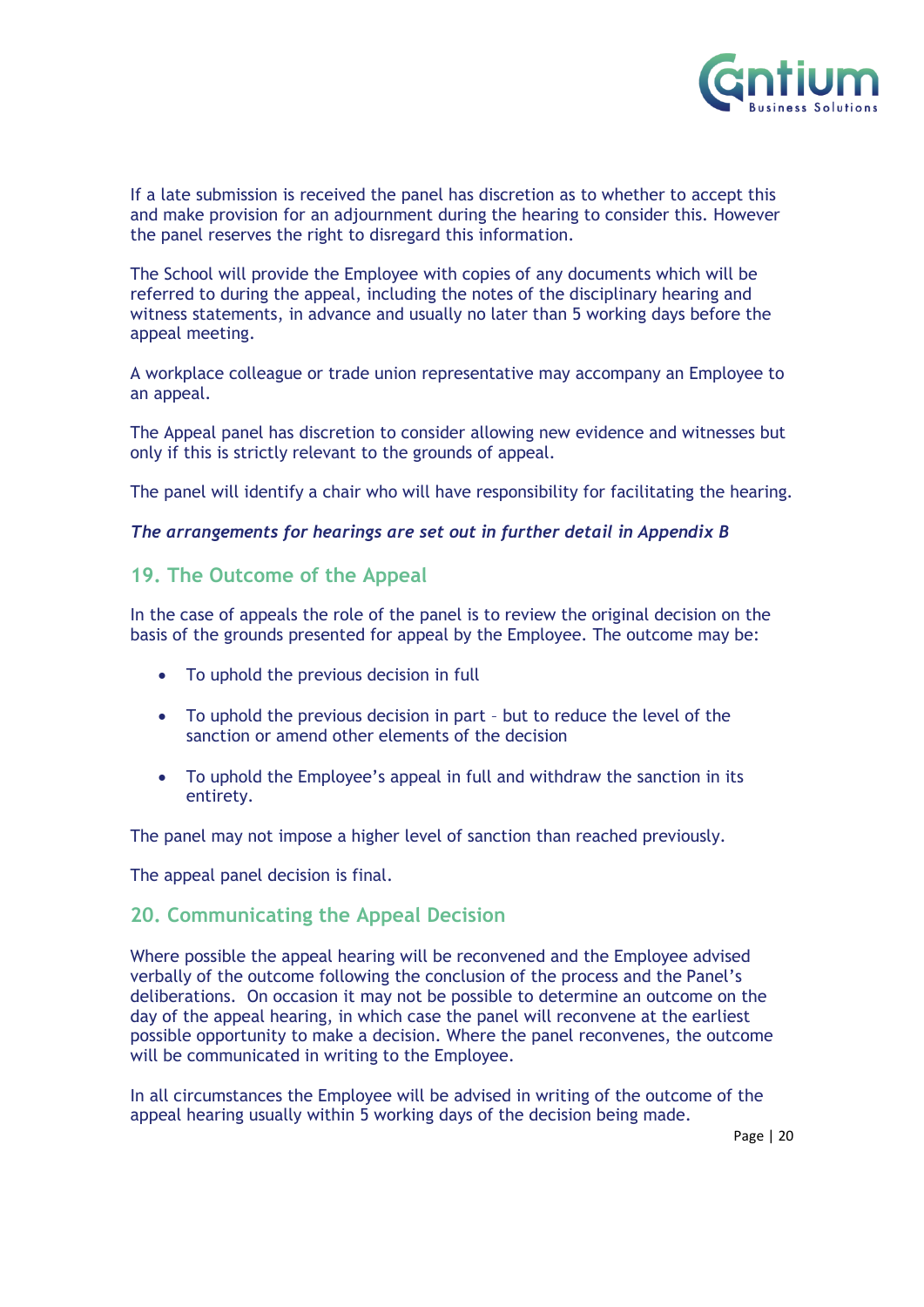

The notification should specify:

- The outcome
- The reasons for the outcome reached
- Where the level or nature of the sanction is reduced the nature of any revised sanction and how long it will last
- That the panel's decision is final and there is no further right of appeal.

It will be deemed sufficient for the Employer to issue the written confirmation of the decision to the Employee's last known address.

#### <span id="page-20-0"></span>**21. Further misconduct**

Where an Employee already has a live warning and there is further proven misconduct within that period, a further panel may extend the period of the warning or issue a higher sanction which may include dismissal.

The length of any extension may not be greater than the length of the original sanction.

#### <span id="page-20-1"></span>**22. Non Attendance at Meetings**

Where an Employee or their representative is unavailable to attend a meeting held under this procedure, they should inform the Headteacher / Panel at the earliest opportunity.

A hearing / appeal may be deferred by up to 5 working days from the date of the original meeting where an Employee's representative is unavailable.

Other than in exceptional circumstances only one postponement will be granted.

The Headteacher / Panel reserves the right to hold a hearing / appeal in the Employee's absence where all reasonable efforts to secure attendance have been unsuccessful. In this event the Employee will be given the opportunity to make written representations to the meeting or for their representative or workplace colleague to make representations either to the meeting or in writing on their behalf.

If no submissions are received the panel may make a decision based on the available information.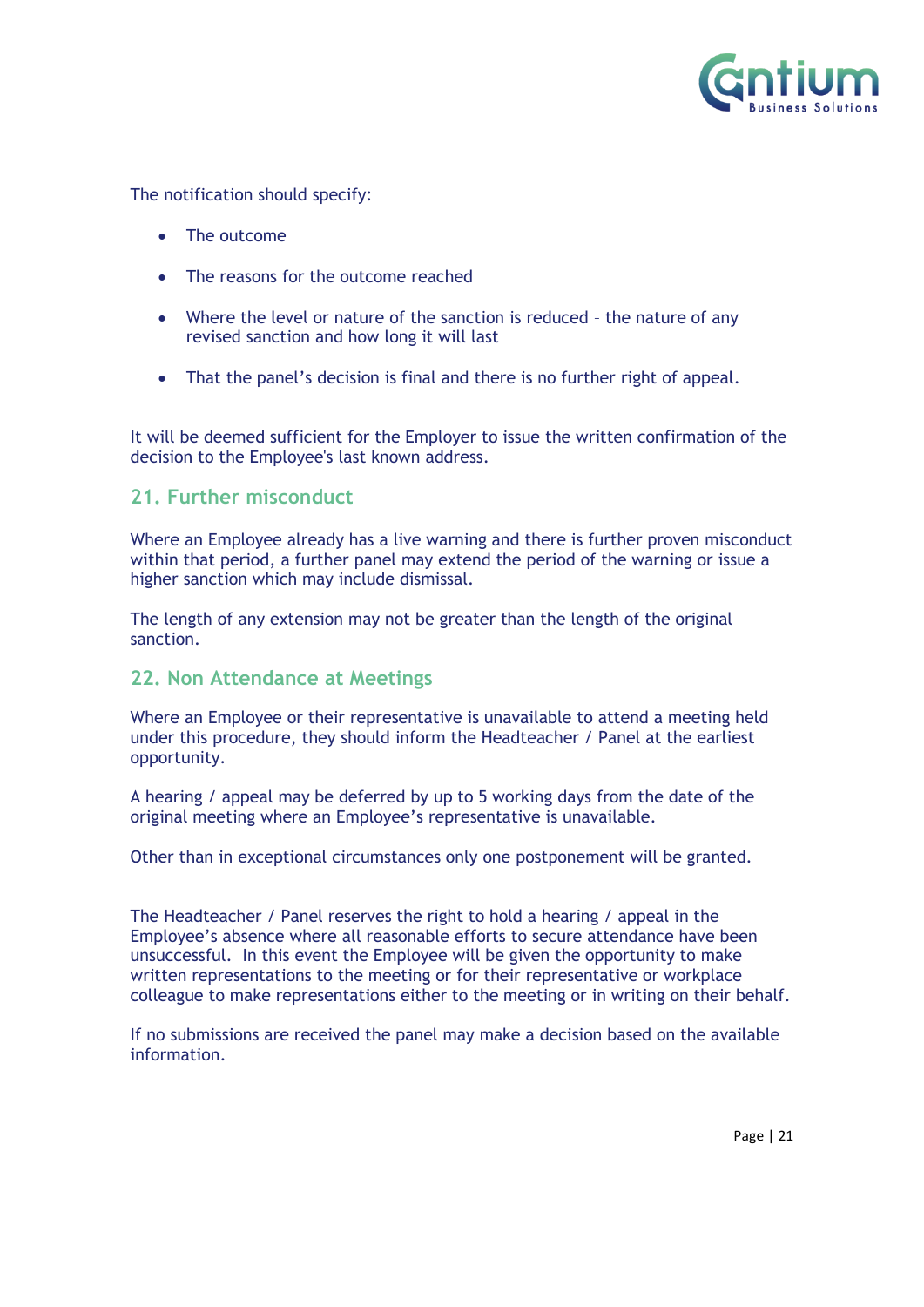

The Headteacher will give due consideration to any request to postpone any other meeting held as part of this procedure taking into account the individual circumstances and the reason for non attendance.

Where an Employee refuses or fails to attend an investigation meeting without good reason or make written submissions to the investigation – the investigating officer may at their discretion deem it appropriate to conclude the investigation based on the information available.

#### <span id="page-21-0"></span>**23. Minuting Hearing and Appeal Meetings**

Minutes should be produced of all submissions to the hearing / appeal – including Employer, Employee and witness statements, any questioning of the parties and the panel's decision statement. The panel's deliberations should not be minuted.

Minutes may be taken by a clerk who is present at the meeting or transcribed from an audio recording. An audio recording will only be made with the prior consent of the Employee.

Minutes will be shared with the Employee as soon as practicable. The Employee will have the opportunity to check the accuracy of the minutes / notes taken of their evidence and submissions. Where there are discrepancies between the Employer and Employee that cannot be resolved both versions of the minutes will be held on record. Where an audio recording is made this will be shared with the Employee if requested.

Covert recordings of meetings or hearings are expressly prohibited.

#### <span id="page-21-1"></span>**24. Resignations during the process**

Where an Employee resigns during the course of a disciplinary investigation or pending a disciplinary hearing, the School reserves the right to continue the investigation / disciplinary process. In such circumstances the Employee will still be given opportunity to participate in the investigation.

#### <span id="page-21-2"></span>**25. Disclosure of formal sanctions in employment references**

Should an Employee have an unexpired formal disciplinary sanction on file – this will be disclosed, upon request, in any reference provided by the Employer to a prospective Employer.

Expired sanctions will not be disclosed – unless these relate to matters which the Employer is required to share in accordance with Child Protection / Safeguarding Procedures.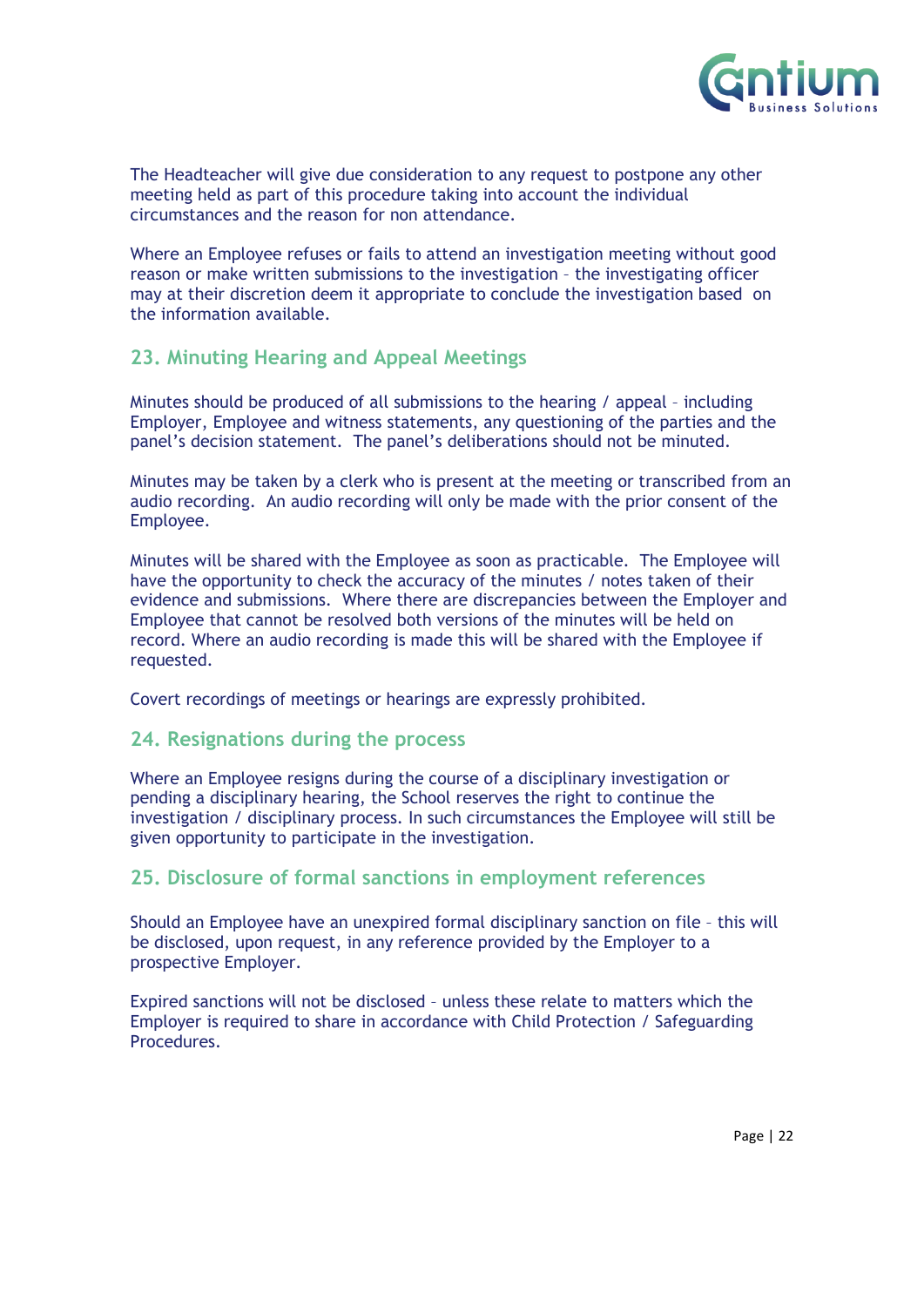

#### <span id="page-22-0"></span>**26. Malicious and Vexatious Allegations**

Where an allegation of misconduct against an Employee is found to be vexatious or of malicious intent, this may be examined in accordance with the School's disciplinary procedures.

#### <span id="page-22-1"></span>**27. Advice and support to Employees during the process**

Employees are advised to seek support from their Trade Union or Professional Association in the first instance. Employees may address questions about the procedure to the Headteacher or other delegated staff member.

In instances where the investigation is prolonged or the Employee is suspended, the School will, as far as is practicable, make arrangements to keep the Employee informed with the progress of the investigation and timescales for conclusion.

#### <span id="page-22-2"></span>**28. Ill health and sickness absence during the process**

The ill health of an Employee will not usually be grounds for ceasing any ongoing investigation or disciplinary process.

Where the absence is likely to be short, the School may pause the process until the Employee recovers. Where the absence is ongoing, the School may seek guidance from an occupational health advisor to determine whether or not the Employee is sufficiently fit to take part in the process. It is expected that Employees will consent to a referral being made to an occupational health advisor in such circumstances.

Upon receipt of occupational health advice consideration may be given to any measures that can be put in place to enable the process to proceed. This may include giving the Employee the opportunity to make written representations to an investigation or hearing or for their trade union representative or workplace colleague to make representations on their behalf.

#### <span id="page-22-3"></span>**29. Concurrent investigations by other agencies**

Certain allegations of misconduct may initially be investigated under a different procedure or as a part of criminal investigation.

In these circumstances an investigation under the Employer's Disciplinary Procedure may take place concurrently, unless the School is otherwise instructed by other agencies.

Any disciplinary hearing held in relation to acts of misconduct will be independent of the timing or outcome of other procedures.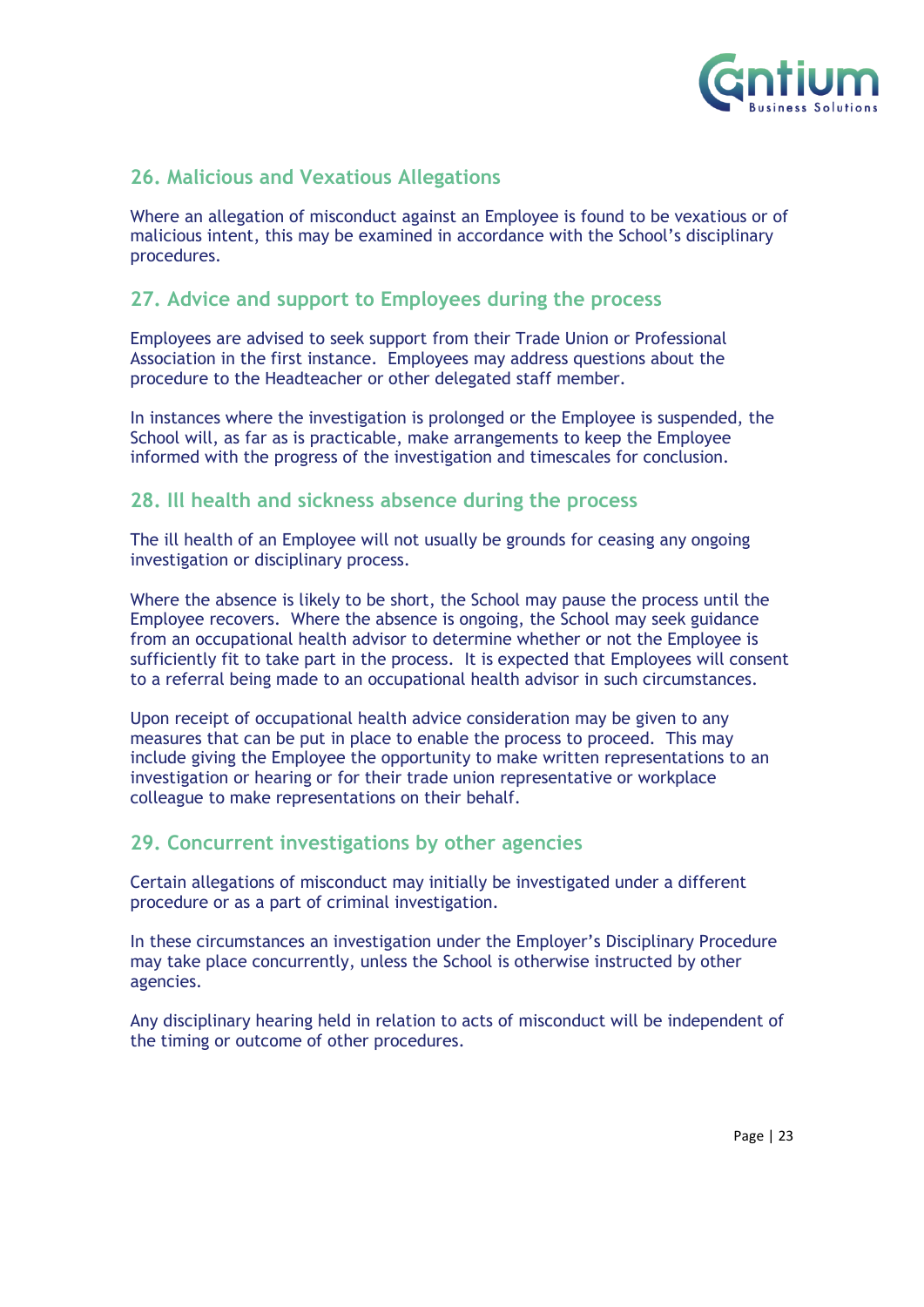

#### <span id="page-23-0"></span>**30. Allegations relating to financial irregularities**

In instances where an allegation of theft, fraud or other financial irregularity is made – the issue may be referred to the School's auditors / Head of KCC Internal Audit to ensure that any subsequent investigation is undertaken by appropriate qualified staff.

#### <span id="page-23-1"></span>**31. Allegations against Trade Union Representatives**

No formal disciplinary action or formal disciplinary investigation will be taken against a trade union representative until the circumstances of the case have been discussed with a full time official of their union.

#### <span id="page-23-2"></span>**32. Criminal Proceedings**

A criminal charge or conviction for actions outside of the workplace may result in disciplinary proceedings being taken where it is judged that the Employee's action:

- Affects or is likely to affect the suitability of the Employee to undertake their job role, work with children / young people or work in a School setting
- Impacts on the operation or reputation of the School
- Seriously undermines the trust and confidence that the School has in the Employee.

Each case will be considered on its own merits with regards to the circumstances of the case and following such investigation as is appropriate.

#### **33. Other concurrent processes**

In the event that an Employee raises a grievance or a complaint of harassment or bullying in the course of a disciplinary process, both processes may continue concurrently.

However each case will be considered on its own merits to ensure that the School is acting reasonably.

#### <span id="page-23-3"></span>**34. Referral to other agencies**

Where a teacher is dismissed for gross / serious misconduct (or may have been dismissed for serious misconduct had they not resigned) the School will consider whether to make a referral to the Teaching Regulation Agency (formerly the NCTL) in accordance with Education Act 2011 and The Teachers' Disciplinary (England) Regulations 2012.

Under the Safeguarding Vulnerable Groups Act (2007) a referral may also be made to the Disclosure and Barring Service where an Employee is dismissed (or would have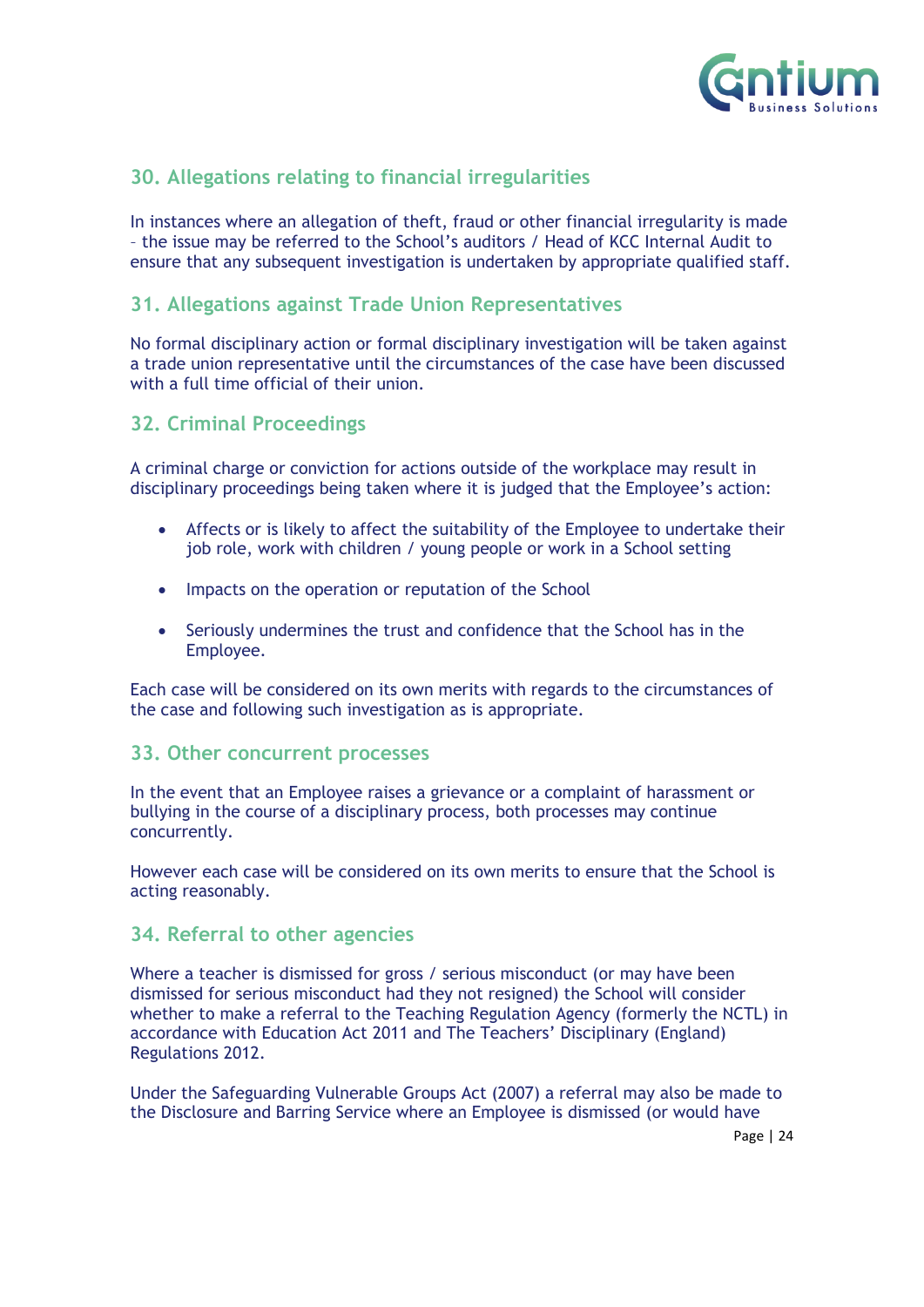

been dismissed had they not resigned) because they have been cautioned or convicted of a relevant offence or behaved in a manner that has put a child at risk of harm / harmed a child.

#### <span id="page-24-0"></span>**35. Retention of Records**

In the event that the matter under consideration is dropped due to insufficient or inconclusive evidence, all documentation should be confidentially destroyed immediately. It may be appropriate to keep a basic confidential record of the concern raised, date and the fact the matter was dropped due to insufficient or inconclusive evidence.

If formal disciplinary action is taken, the details of the allegation, investigation findings, hearing and appeal minutes plus a copy of the outcome letter and the details of any sanction, should be retained confidentially on the Employee's personnel file.

At the expiry of any sanction, all documentation should be removed from the Employee's personnel file. A minimal confidential record may be retained. This will only be referred to in future cases of a similar nature for the purpose of evidencing a pattern of misconduct or countering an Employee's subsequent assertion that there have been no previous misconduct issues.

When the matter relates to a child protection issue a factual written record of the details of the allegations and outcome will be retained in all instances.

In certain limited instances it may be appropriate to retain records for longer than the retention period for example in cases related to child protection concerns or where the case is awaiting decision from an employment tribunal.

#### <span id="page-24-1"></span>**36. Confidentiality**

All parties are required to respect the confidentiality of all information relating to the disciplinary process.

The School recognises its obligations under the General Data Protection Regulation and associated legislation and the rights of Employees with regards to the personal data held on them.

All records relating to the management of Discipline and Conduct will be gathered, processed, held and shared in accordance with the requirements of the General Data Protection Regulation and Data Protection Act.

Please refer to the School's Data Protection Policy and Privacy Notice for further details.

All records and information, including those relating to any sanction imposed, are a matter of confidence between the School and the Employee. In certain limited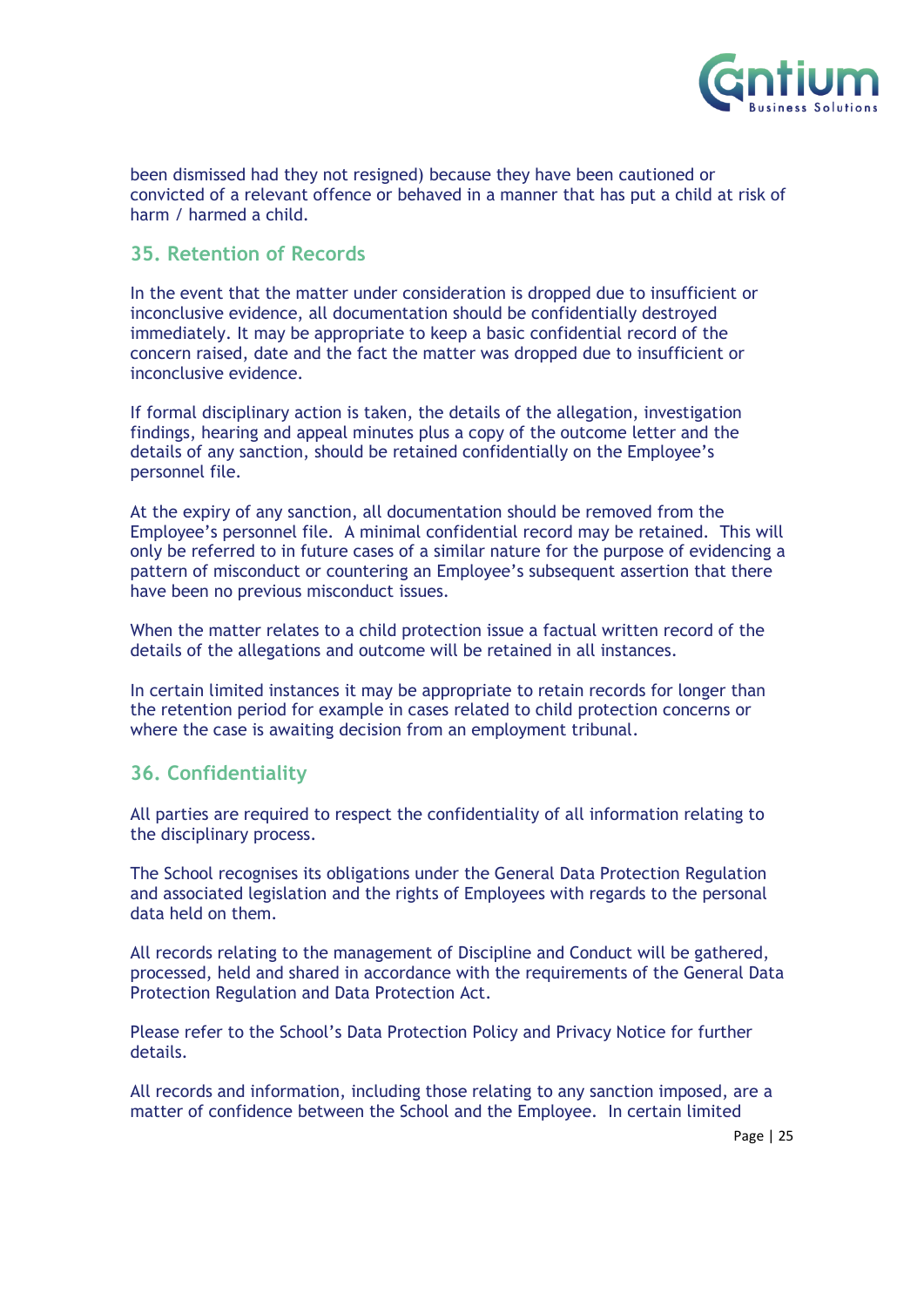

circumstances this information may be shared by the School - for example in accordance with Child Protection / Safeguarding Procedures.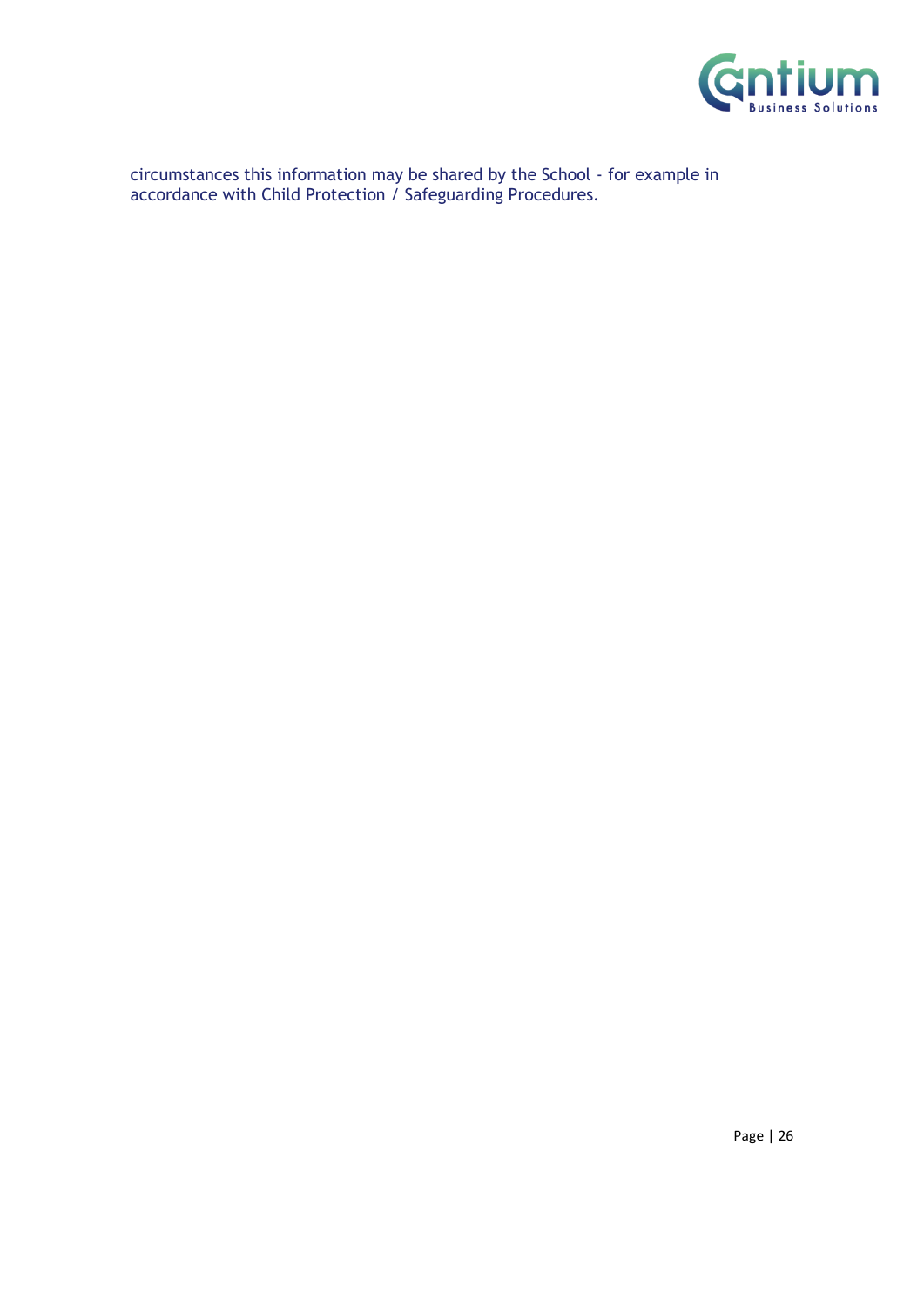

## <span id="page-26-0"></span>**Appendix A: Disciplinary Rules**

The following examples give an indication of the School's position as to the types of behaviour which constitute misconduct. It is not possible to specify all forms of behaviour that will result in disciplinary action.

Each case will be judged in the light of the circumstances and context surrounding it. Varying circumstances may well allow different disciplinary actions or no disciplinary action at all to be taken for what are similar offences.

The examples are not exhaustive and omissions from the list are not in themselves grounds for appeal.

In addition, Employees should, so far as is reasonably practicable, be familiar with the School rules, working practices and conditions of service procedures relating to their own School and their particular area of work. Teachers should be familiar with Part Two of the Teachers' Standards which set out the expectations with regards to personal and professional conduct. Employees should be familiar with any 'Code of Conduct' in place for all School staff.

#### **Gross Misconduct**

Gross misconduct is an act which may render it inappropriate for the Employee to be allowed to remain in their job. If, on the balance of probabilities gross misconduct is found, this may lead to dismissal without notice for a first offence.

Examples of actions that are likely to be treated as gross misconduct include – but are not limited to:

#### **Dishonesty**

- Theft of School / pupil / employee's property
- Falsification of documents, records, claims whether for personal gain or not, to include, but not restricted to deliberately destroying or mutilating records, altering/erasing or adding to entries without legitimate reason
- Fraud or Corrupt Practices
- Failure to disclose, if asked, criminal convictions not exempt under the terms of the Rehabilitation of Offenders Act 1975 and Amendment 2013
- Withholding significant and relevant information, if asked, that the School could have reasonably required the employee to have disclosed including information which may bring into question the Employee's suitability to work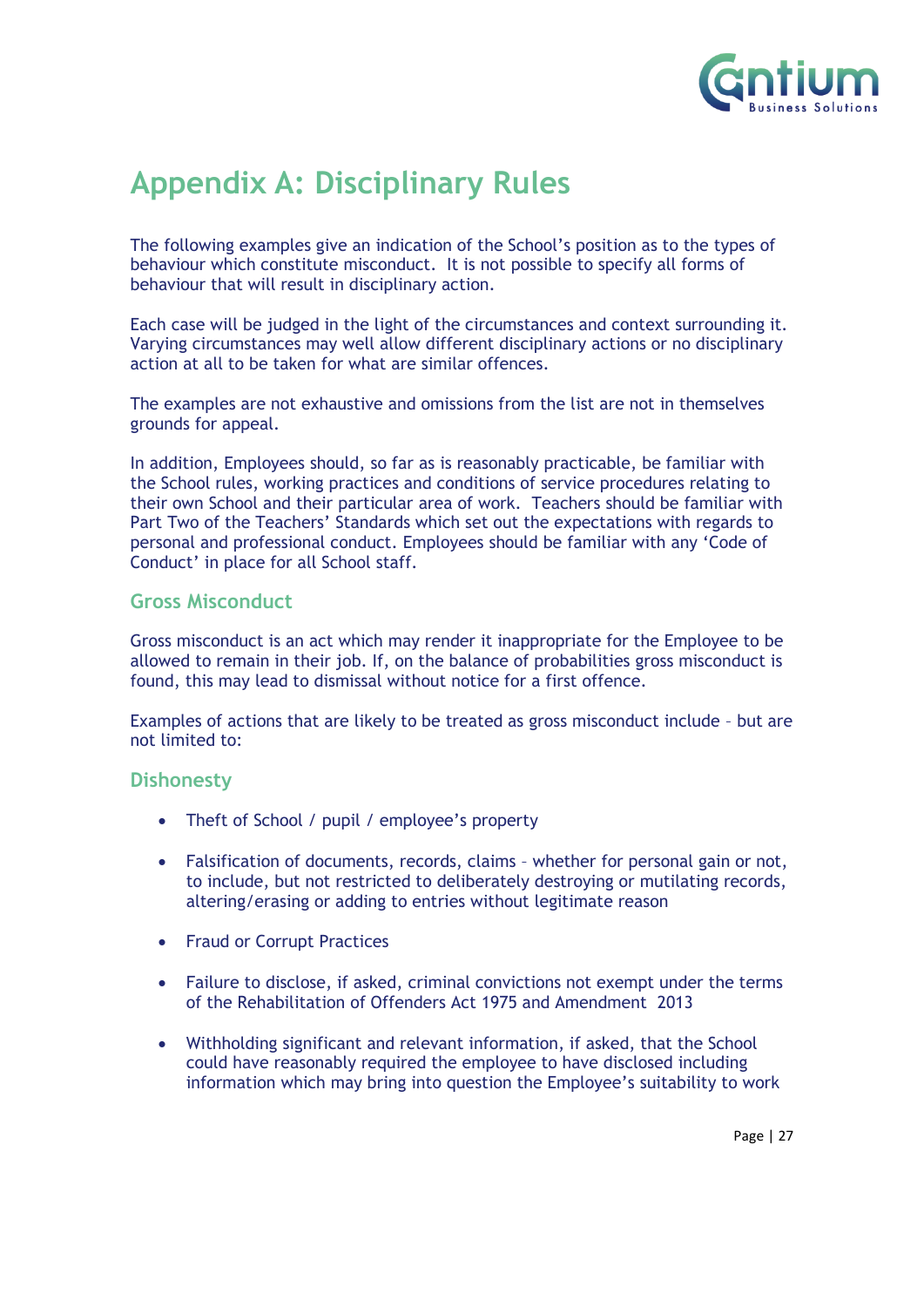

with children and/or young people and/or in a School setting and/or which may bring the School into disrepute

• Breaking statutory provisions that would render the Governing Body or Kent County Council liable to prosecution.

#### **Conduct giving rise to a child protection issue**

- Inappropriate or sexual relationship with a pupil
- Contact / communication with a pupil in person or via phone / text / online of an inappropriate nature and / or content
- Act of sexual misconduct by an employee where that misconduct could have a detrimental impact on students or on the employee's position within the **School**
- Misuse of the ICT to view or distribute obscene, pornographic, defamatory or otherwise unacceptable material
- Inappropriate physical contact or restraint of a pupil
- Persistent and significant failure to exercise proper control or supervision of pupils.
- Inappropriate conduct towards children including serious and persistent acts of harassment, bullying and victimisation of pupils
- Where a prohibition order has been issued by the Disclosure and Barring Service or Teaching Regulation Agency or the employee has been disqualified in accordance with The Childcare (Disqualification) Regulations 2009
- Any referral, made to, or any, investigation or proceedings undertaken by the DBS, Teaching Regulation Agency or other agencies regarding child protection / safeguarding concerns relating to the Employee
- Persistent and / or substantial failure to follow the school's safeguarding policies and procedures.

#### **Conduct placing others at risk**

- Acts of violence.
- Malicious or willful damage to School, personal or private property
- Wilfully or negligently ignoring responsibilities/instructions thus placing other members of staff/pupils at risk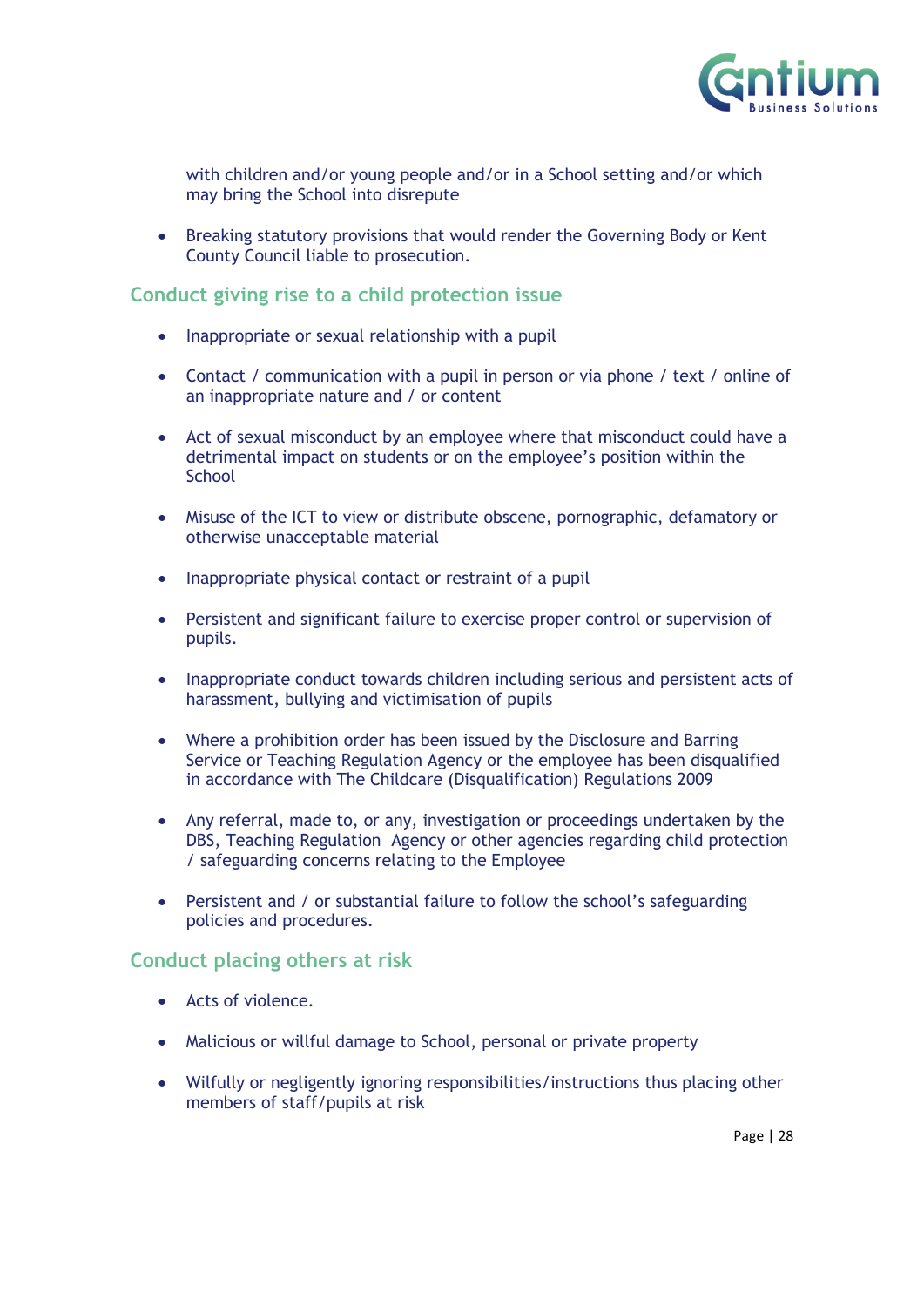

- Serious breach of health and safety rules
- Attending work or undertaking duties whilst under the influence of alcohol, drugs or other substances which may inhibit the ability to keep self or others safe.

#### **Conduct in the Workplace**

- Deliberate and significant refusal to carry out a reasonable, lawful and safe instruction or the normal agreed defined duties of the post
- Significant gross negligence in failing to attend or carry out the agreed duties of the post
- Persistent and / or substantial failure to follow procedures, regulations and policies either by deliberate act or omission
- Serious and / or persistent acts of harassment, bullying or victimisation of other employees
- Acts which amount to wilful discrimination or incitement to discriminate
- Serious and / or unlawful breach of confidentiality or data protection obligations
- Serious breach of the School's Code of Conduct , Part 2 of the Teachers' Standards or any other relevant professional standard or guidance
- Making a false or vexatious allegation against another member(s) of the School community
- Serious instances of abusive / offensive language or behaviour towards a member of the School community
- Acts which are incompatible with the ethos of the School, or in the case of Church Schools, its religious character
- Serious insubordination undermining the authority of senior staff
- Serious misuse of the internet or inappropriate use of email and social media, including deliberately accessing or sharing pornographic, offensive or obscene material or malicious, defamatory or abusive communication via social media / emails
- Persistent unauthorised absence.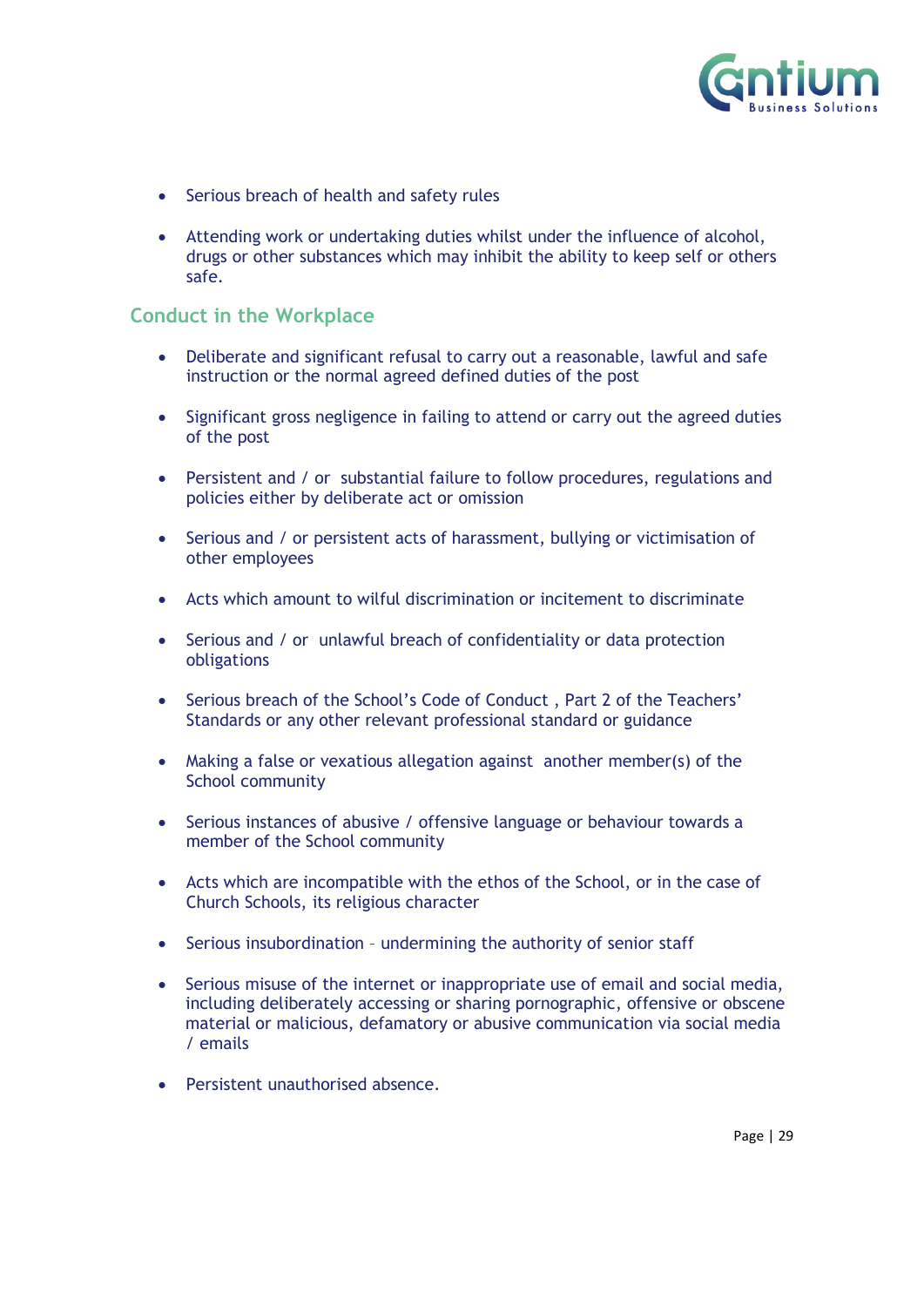

#### **Actions outside of the workplace**

- Being subject to any police investigation / enquiry, arrest, ban, charge, caution, reprimand, warning, fine, or pending prosecution, or criminal conviction which may affect or is likely to affect the suitability of the Employee to undertake their job role or work with children/young people or within a School setting. This includes any actions committed overseas which would be subject to a police investigation or formal action if such actions had been committed in any part of the United Kingdom
- Actions outside of the workplace that could be so serious as to fundamentally breach the trust and confidence placed in the Employee
- Bringing the School or profession or the Employee's own reputation into disrepute, including failure to observe reasonable standards of ethics and behaviour (or appropriate professional standards) within and outside work, or failure to have proper and professional regard for the ethos, policies and practices of the School
- Breach of confidentiality including sharing personal / sensitive information or disclosing operational / employment / pupil matters to members of the public
- Inappropriate comments made on any social networking site such as Twitter, Facebook or YouTube or in the public domain
- Please also refer additionally to *Conduct giving rise to a child protection issue.*

#### **Disclosure of Information**

- Failure to disclose any information or change in circumstance which may affect or is likely to affect the suitability of the Employee to undertake their job role or work with children/young people or in a School setting
- Failure to disclose any police investigation / enquiry, arrest, ban, charge, caution, reprimand, warning, fine, or pending prosecution, or criminal conviction, this includes any actions committed overseas which may affect or is likely to affect the suitability of the Employee to undertake their job role or work with children/young people or within a School setting
- Failure to disclose matters arising from a previous or current secondary employment, or voluntary work, which may impact on the Employee's suitability to undertake their role or work with children/young people or in a School setting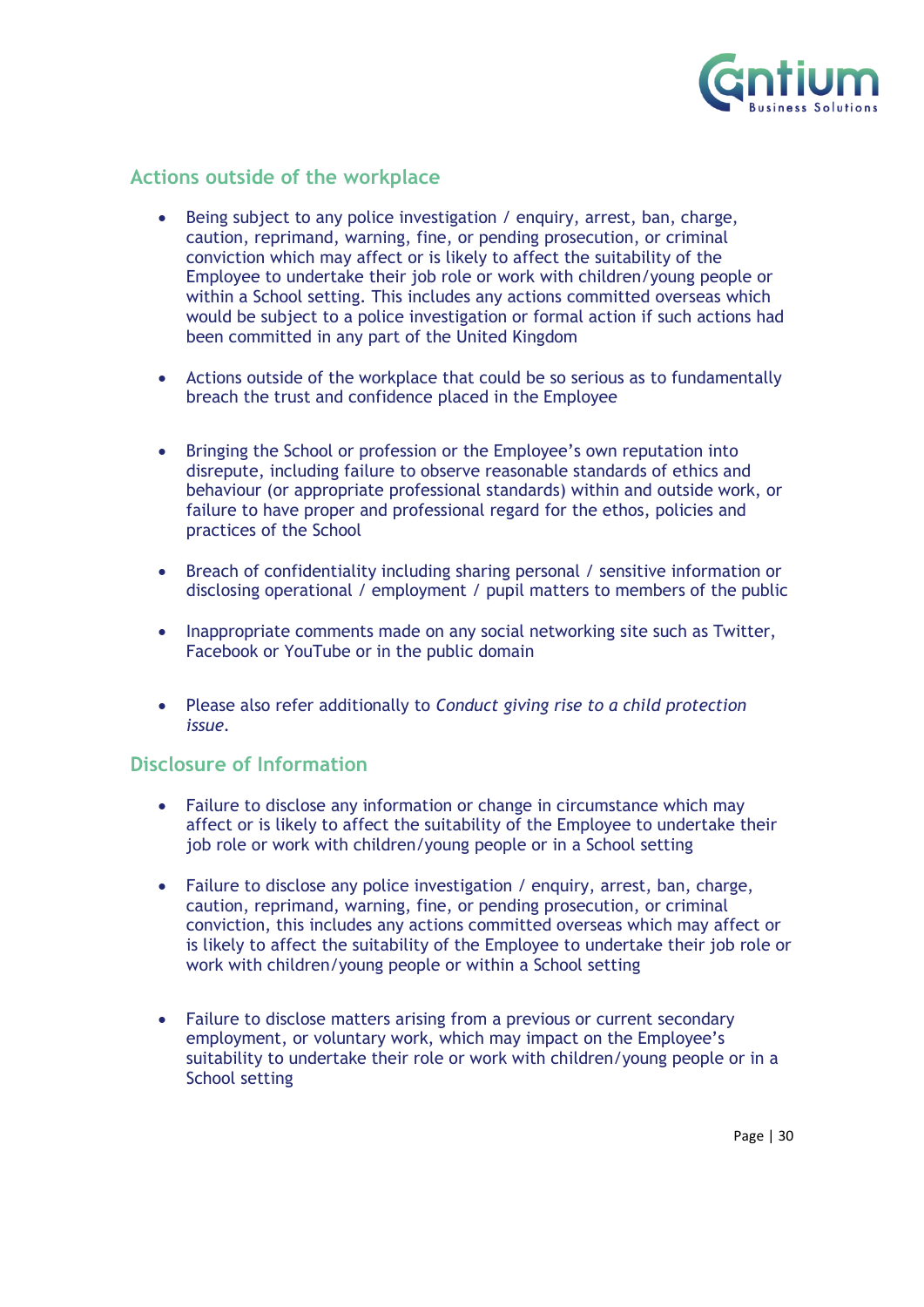

- Failure to disclose inclusion on the Disclosure and Barring Service Children's Barred list and any change in DBS status or any referral, made to, or any investigation or proceedings undertaken by the DBS
- Failure to disclose any referral made to, or any investigation or proceedings being undertaken by the Teaching Regulation Agency, General Teaching Council for Scotland, or the Education Workforce Council in Wales
- Where the Employee is subject to the Childcare (Disqualification) Regulations 2009 under section 75 of the Childcare Act 2006 ("the Regulations"), failure to disclose a disqualification in accordance with the Regulations, including where any application for an Ofsted waiver from disqualification has been made, regardless of whether such an application was successful
- Failure to disclose close personal relationships outside of the workplace which present a 'risk by association' to the safeguarding of children / young people or are fundamentally incompatible with an Employee's job role or their suitability to work with children / young people or in a School setting
- Failure to report any significant current or historical information in the public domain or which is likely to come into the public domain, which may be of relevance to the Employee's job role or suitability to work with children/young people or in a School setting or matters which may be subject to adverse media attention
- Failure to disclose to an appropriate person the conduct / actions of a colleague which may present a risk to the safeguarding / wellbeing of children / young people.

#### **Misconduct**

Misconduct is an act of a degree less serious than that which would warrant immediate dismissal for a first offence but which could nevertheless lead to dismissal if persistent.

Acts listed under the heading of gross misconduct where the impact and implications are less serious may also be considered as misconduct.

Occasionally an act of misconduct might be so serious as to justify dismissal. Normally, however, only when it can be shown that the warnings have not been heeded or there is a pattern of misconduct for a variety of reasons will misconduct lead to dismissal.

Dismissal for misconduct will be with notice.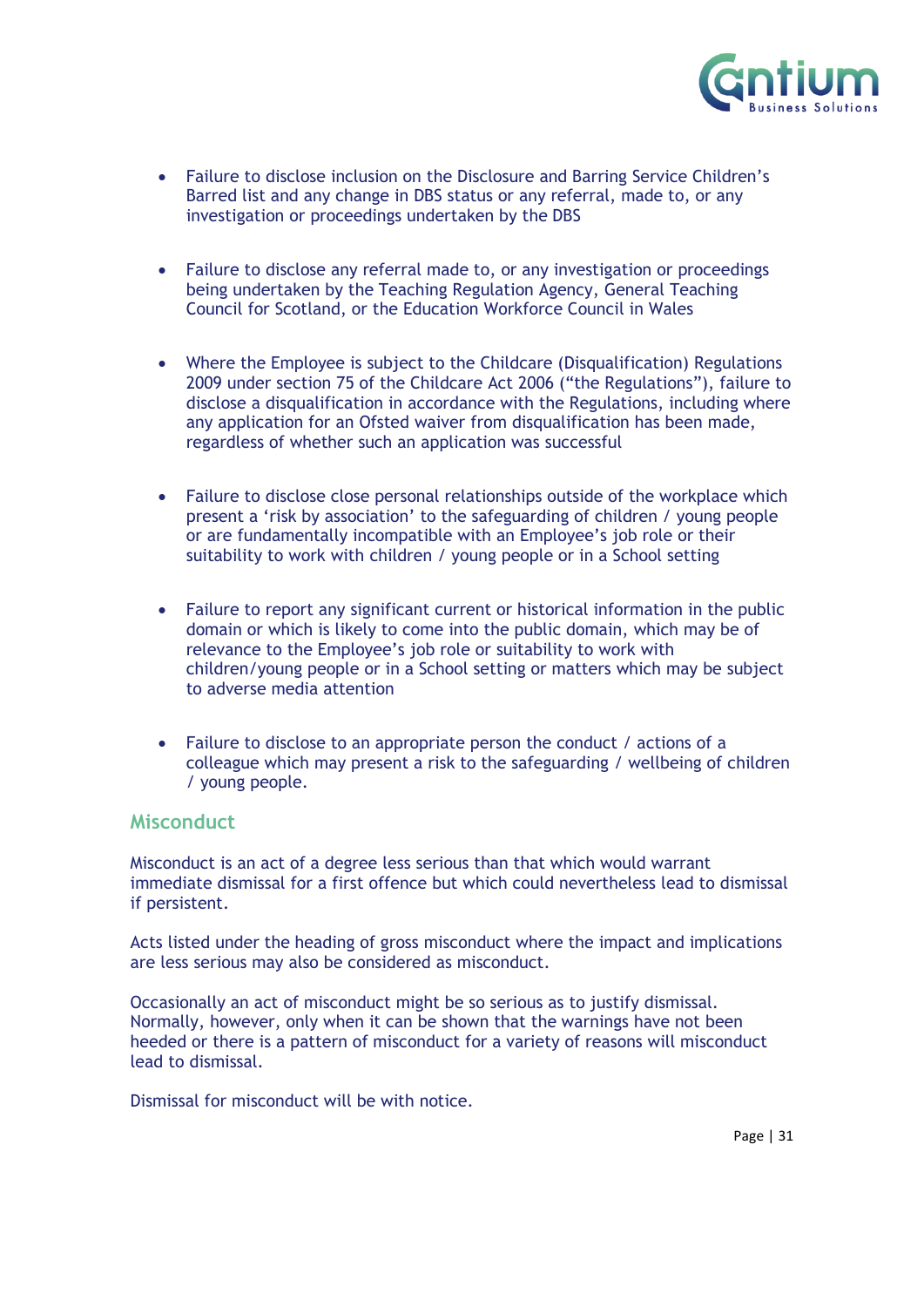

Examples of actions that are likely to be treated as misconduct include – but are not limited to:

- Unauthorised absence from work
- Failure to follow absence notification and / or certification requirements
- Poor time keeping
- Refusal / failure to follow reasonable management instruction
- Breach of one or more School policies or procedures either by deliberate act or omission
- Failure to adopt safe working practices either by a deliberate act, negligence or omission
- Serious neglect of duty
- Negligent use of School property
- Acts of dishonesty such as making unauthorised private phone calls / sending personal mail at the School's expense or unauthorised use of the internet
- Misuse of internet or inappropriate use of email
- Insubordination.
- Abusive / offensive language or behaviour towards a member of the School community
- Inappropriate conduct towards pupils
- Failure to have due regard to the confidentiality of information and School data protection practices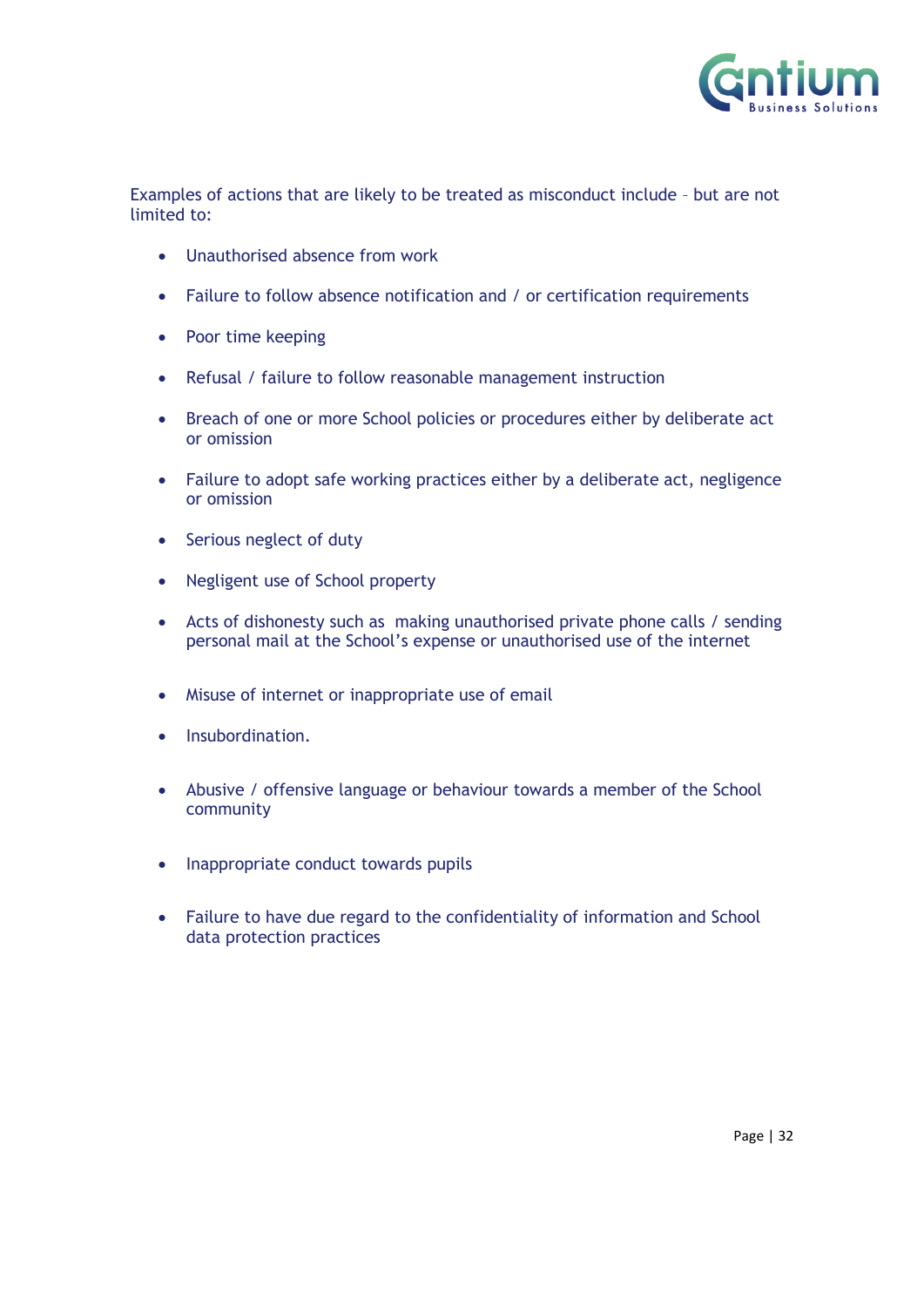

## <span id="page-32-0"></span>**Appendix B: Guidance for Hearings and Appeals**

#### **General**

Hearings and Appeals should take place at a reasonable time and place usually during the Employee's normal working hours, unless otherwise agreed with the Employee and, in the case of Employees who work term time only, during the School term. Hearings and Appeals should not be heard beyond 5pm to protect the welfare of all parties. These arrangements may be varied by mutual agreement.

Consideration should be given to the venue for the hearing. There should be adequate rooms for the parties and arrangements to ensure that the hearing is conducted with discretion and confidentiality maintained. A venue away from the School site may be appropriate in certain circumstances.

The precise procedure to be followed will vary depending on the particular circumstances of each case, but in general the following will apply:

#### **Role of the Panel / Manager Hearing the Case**

It is the role of the panel / manager hearing a case to consider the evidence presented and decide whether on the balance of probabilities:

- The case against the Employee has been established.
- Whether it is appropriate and reasonable to issue a formal warning or dismiss the employee.

Should an Employee appeal the outcome of the hearing it is the role of the panel / manager considering the appeal to review the original decision on the basis of the grounds for appeal presented by the Employee and consider whether the original outcome was within a range of reasonable responses given the circumstances.

If the case is to be heard by a panel, a chair will be identified who will have responsibility for facilitating the hearing.

#### **The Role of the Representative**

The Employee has the right to be accompanied to a hearing or appeal meeting by either a workplace colleague or recognised trade union representative.

The representative may address the hearing to put and sum up the Employee's case, respond on behalf of the Employee at the hearing and confer with the Employee during the hearing. The representative does not have the right to answer questions on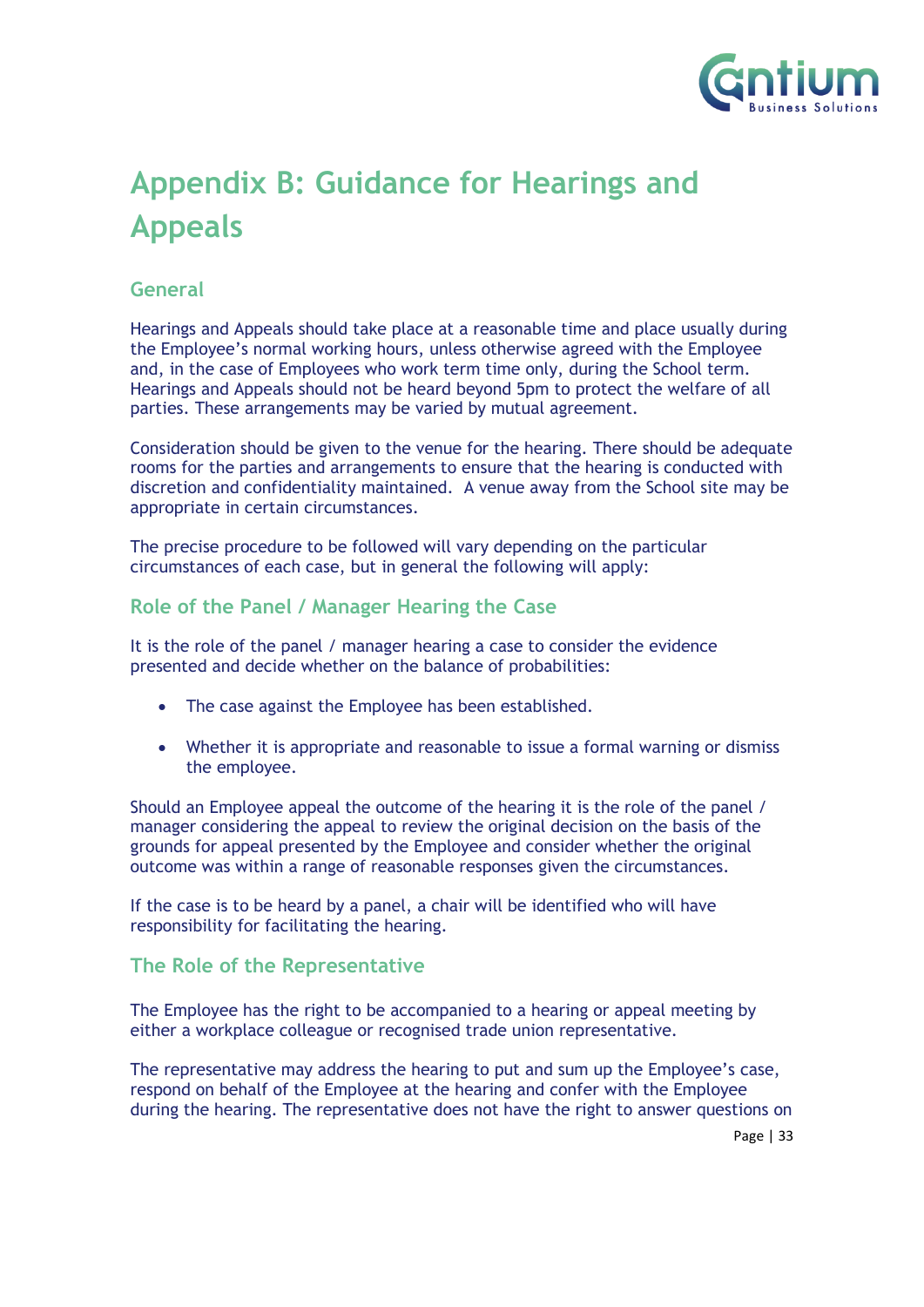

the Employee's behalf, address the hearing if the Employee does not wish it or prevent the Employer from explaining their case.

#### **The Role of the HR Advisor**

The School may request that a HR Advisor attends a hearing or appeal meeting whose role is to advise the panel on the procedure and any points of employment law.

A further HR Advisor may also be in attendance to support the School in the presentation of their case.

The HR Advisor may be allowed to ask questions and clarify issues on behalf of the party they are supporting.

#### **Witnesses**

Witnesses may be called by either party. Details of the proposed witnesses should be communicated in advance no later than 5 working days before the date of the hearing / appeal. The role of the witness is limited to giving evidence and responding to questions.

The Employee is responsible for ensuring that any witnesses they call can attend on the relevant date. In the event that a witness cannot attend they may make a written statement which should be provided to the School no later than 5 working days in advance of the hearing / appeal.

All witnesses should be aware of the confidential nature of hearings and should not discuss any aspect of the meeting or matters under consideration with anyone outside of the hearing.

#### **Procedure for Hearings**

- The manager hearing the case / chair of the panel will introduce those present and their roles, explain the case to be considered, the procedure to be followed and the format of the hearing
- The School's representative presents their case including calling any witnesses and referring to written submissions / evidence. The Employee and their representative and panel may ask questions of the School's representative or any witnesses
- The Employee or their representative presents their case including calling any witnesses, referring to written submissions and presenting any mitigating circumstances. The School's representative and panel may ask questions of the Employee and their representative or any witnesses.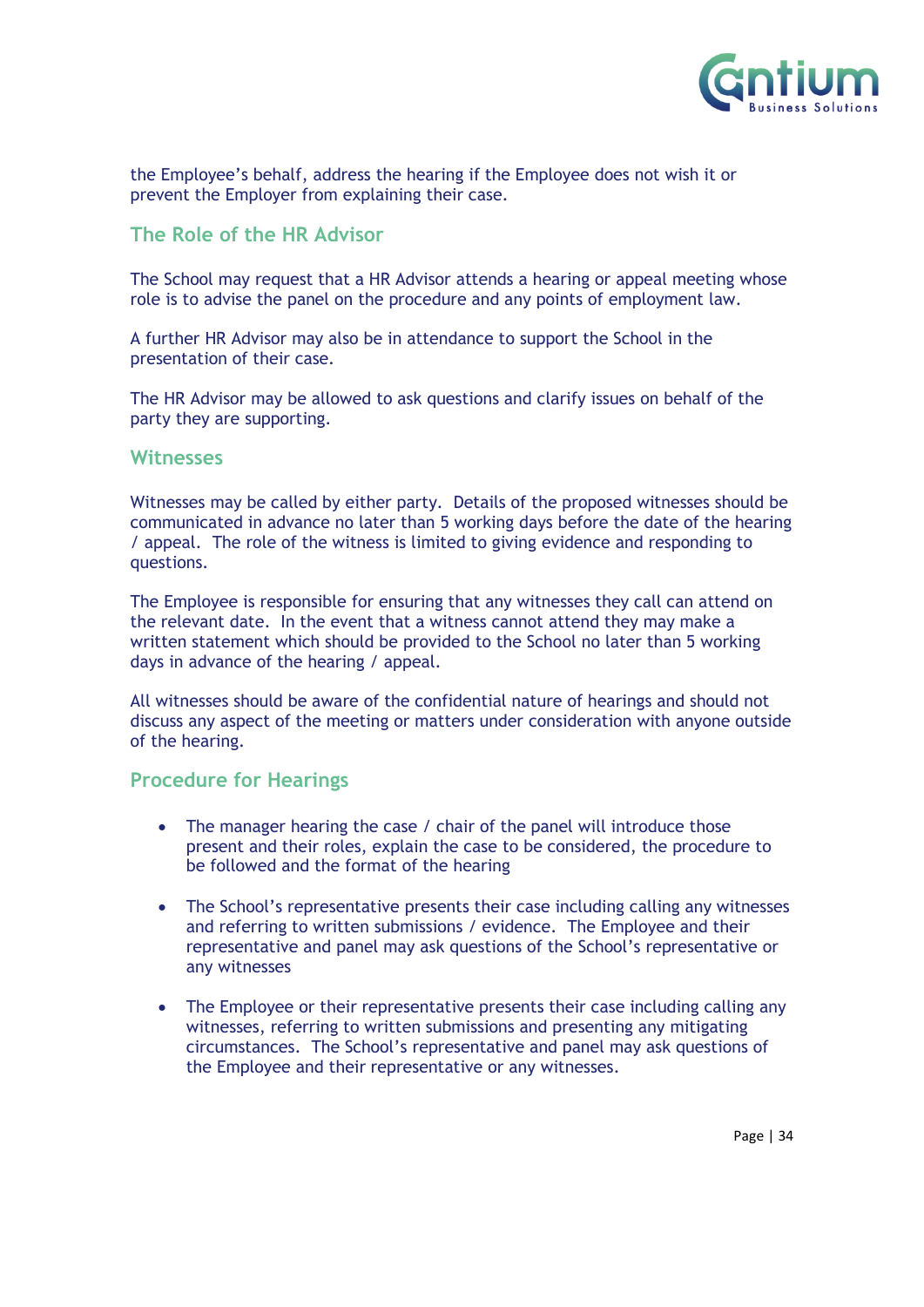

- Adjournments may be requested by both parties or by the manager / panel during the hearing
- Both parties have the opportunity to sum up their cases, with the Employee or their representative having the final word.
- The hearing will then be adjourned whilst the manager / panel deliberates over the evidence. If further clarity is required both parties or witnesses may be recalled and the hearing reconvened so that all parties may hear any additional evidence
- Where possible the hearing will be reconvened and the Employee advised verbally of the outcome following the conclusion of the process and the Panel's deliberations. On occasion it may not be possible to determine an outcome on the day of the hearing, in which case the panel will reconvene at the earliest possible opportunity to make a decision. Where the panel reconvenes, the outcome will be communicated in writing to the Employee.
- In all circumstances the Employee will be advised in writing of the outcome of the hearing usually within 5 working days of the decision being made.

#### **Procedure for Appeals**

- The chair of the panel will introduce those present and their roles, explain the case to be considered, the procedure to be followed and the format of the meeting
- The Employee or their representative shall put the case in support of the grounds for appeal, including any mitigating circumstances. This may include referring to written submissions and evidence. Witnesses may be recalled only where this is strictly relevant to the grounds of the appeal. The School's representative and panel may ask questions of the Employee and their representative.
- The School's representative presents the case for upholding the previous committee's decision and refers to written documentation. Witnesses may be called only where this is strictly relevant to the grounds of appeal. The Employee and their representative and panel may ask questions of the School's representative.
- The panel will invite both parties to sum up their cases, with the Employee or his/her representative having the final word. The hearing will then be adjourned whilst the panel deliberates over the evidence
- Adjournments may be requested by both parties or by the panel during the appeal hearing. If new evidence is presented the appeal may need to be adjourned while this is investigated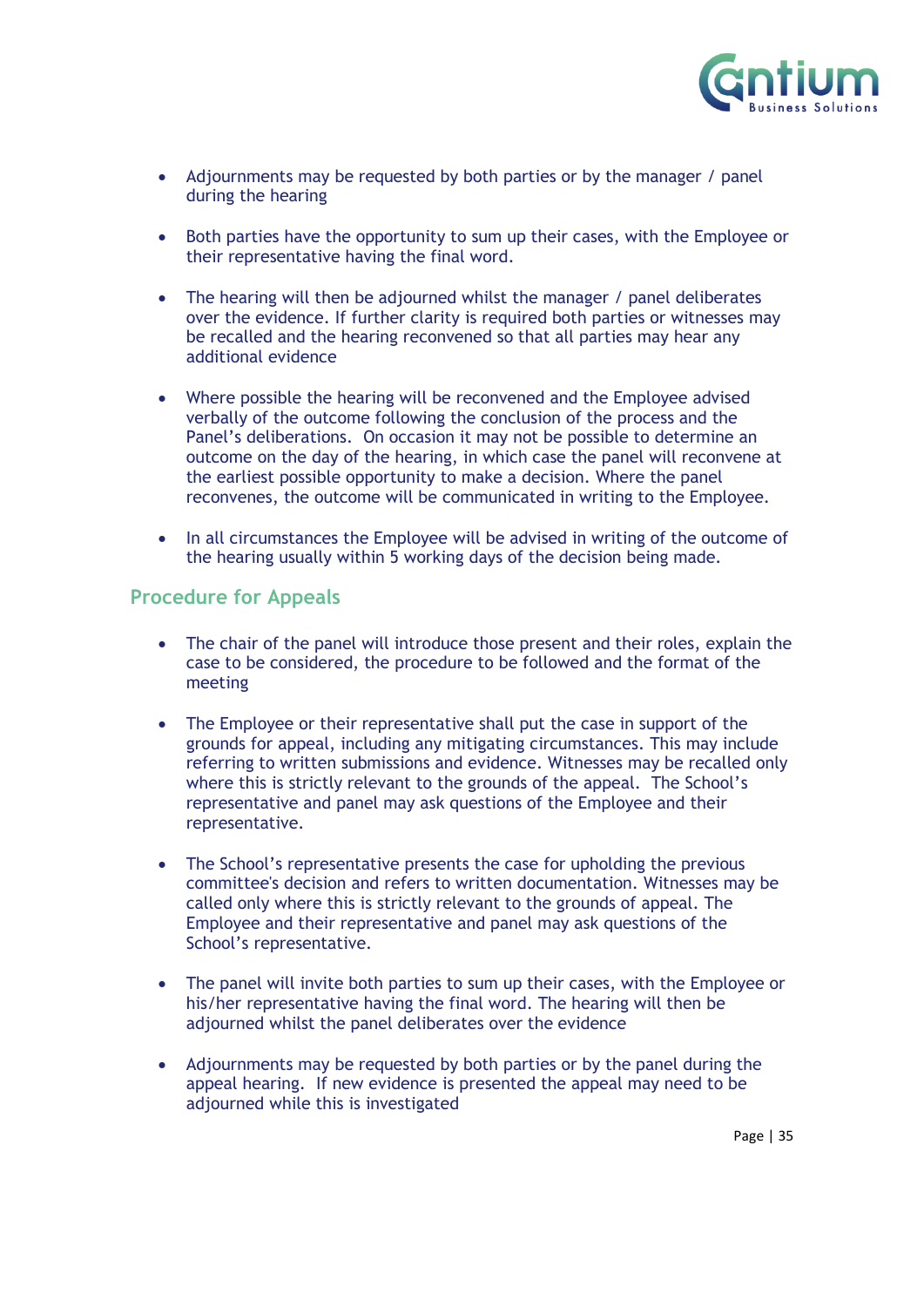

- The appeal hearing will then be adjourned whilst the panel deliberates over the evidence. If further clarity is required both parties or witnesses may be recalled and the hearing reconvened so that all parties may hear any additional evidence
- Where possible the appeal hearing will be reconvened and the Employee advised verbally of the outcome following the conclusion of the process and the Panel's deliberations. On occasion it may not be possible to determine an outcome on the day of the appeal hearing, in which case the panel will reconvene at the earliest possible opportunity to make a decision. Where the panel reconvenes, the outcome will be communicated in writing to the Employee.
- In all circumstances the Employee will be advised in writing of the outcome of the hearing usually within 5 working days of the decision being made.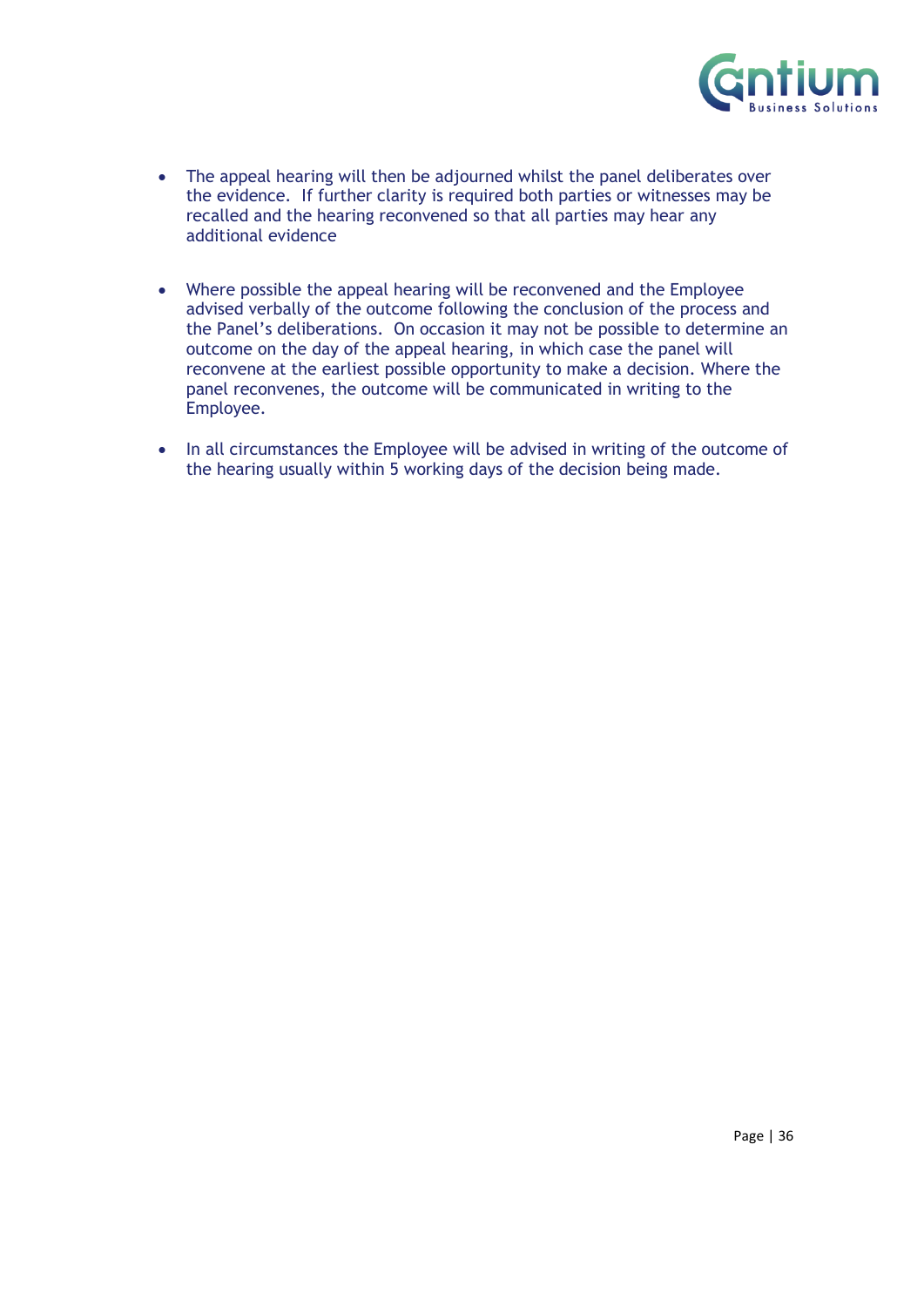

## <span id="page-36-0"></span>**Appendix C: Dismissal for Some Other Substantial Reason**

This appendix should be referred to when the School wishes to consider a case for potential dismissal for some other substantial reason ("SOSR") which does not relate to an Employee's conduct, capability, redundancy or fall under the School's Discipline & Conduct Policy or one of its other Employment Policies.

Under the Employment Rights Act 1996 dismissals which do not fall into other specific categories are referred to as SOSR dismissals and may constitute a fair reason for terminating employment.

It may not always be possible to ascertain at the outset whether an issue should be addressed as a SOSR, or disciplinary matter. In such instances the findings of an investigation or fact finding exercise may inform which course of action to take. Any investigation will take place in accordance with the provisions as outlined in the disciplinary policy.

Matters which may be considered under this SOSR procedure include, but are not limited to:

- Where there is a restructure which does not give rise to a redundancy situation within the meaning of section 139 of Employment Rights Act 1996
- Where an Employee has confirmed that they are not prepared to accept a change in working practices and/or a change to the terms and conditions of employment
- Where the Employee has been engaged in activities and/or through their association with another person could place the School into disrepute and/or result in a breakdown in trust and confidence in the employment relationship
- Where close personal relationships outside of the workplace present a 'risk by association' to the safeguarding of children / young people or are fundamentally incompatible with an Employee's job role or their suitability to work with children / young people or in a school setting
- Where there is a fundamental breakdown in relationships (unrelated to matters of conduct or performance) which causes a breach of trust and confidence between the employee and the School
- Where there is a personality clash or an irreconcilable difference in the working relationship between parties which makes it impossible for the parties to work together

Page | 37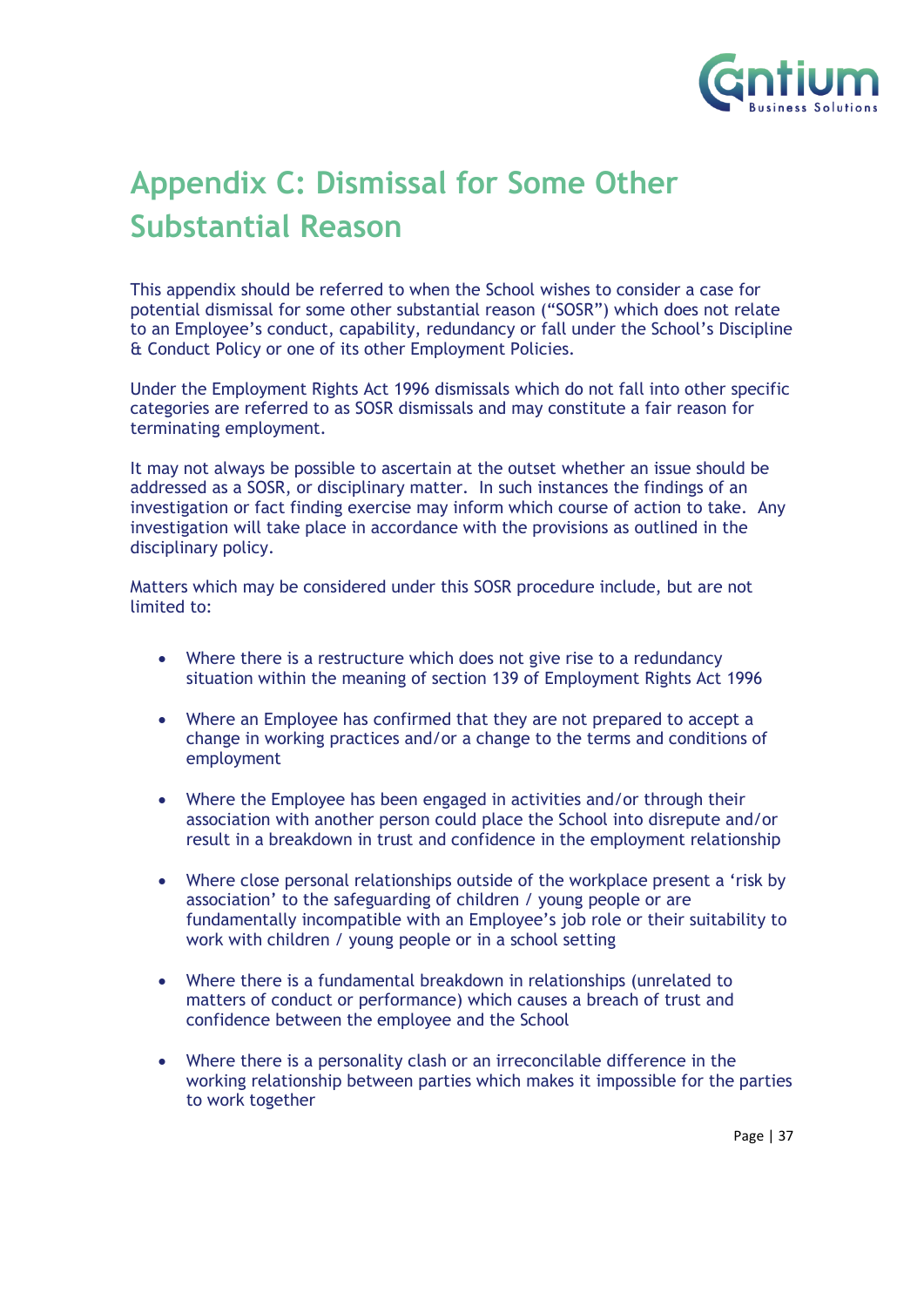

- Where the Employee acts in a way which creates a potential conflict with the School's interests
- Where a third party requires an Employee's dismissal
- Expiry of a fixed-term or temporary contract
- Where an overseas trained unqualified teacher has failed to secure qualified teacher status within the prescribed time limits
- Where a prohibition order has been issued by the Disclosure and Barring Service or Teaching Regulation Agency
- Where an Employee no longer meets the UKBA requirements for residency or employment within the UK
- Detrimental impact on the School arising from an external investigation (police, social services, other agency) into the employee's conduct which means the employee is unable to attend work for a prolonged period.

A potential dismissal under SOSR will follow the principles and process outlined in Part A and B of the Discipline and Conduct Policy and Procedure.

Suspension may be considered where it is not deemed appropriate for the employee to attend work pending the outcome of the process.

Consideration will be given to ensuring there is as much investigation as is reasonable and appropriate given the circumstances.

There may be instances in which, due to specific circumstances, an Employee may not be able to attend investigation or hearing / appeal meetings. In this event the Employee will be given reasonable opportunity to make written representations to the meeting or for their representative or workplace colleague to make representations either to the meeting or in writing on their behalf.

Any hearing / appeal will be managed in accordance with the guidance at Appendix B.

Should the outcome result in dismissal this would be with the appropriate notice according to the terms and conditions of employment.

#### **Breach of Statutory Restriction**

On occasion an Employee may no longer be able to continue in their job role because to do so would contravene a statutory restriction. In these circumstances termination of employment may be considered.